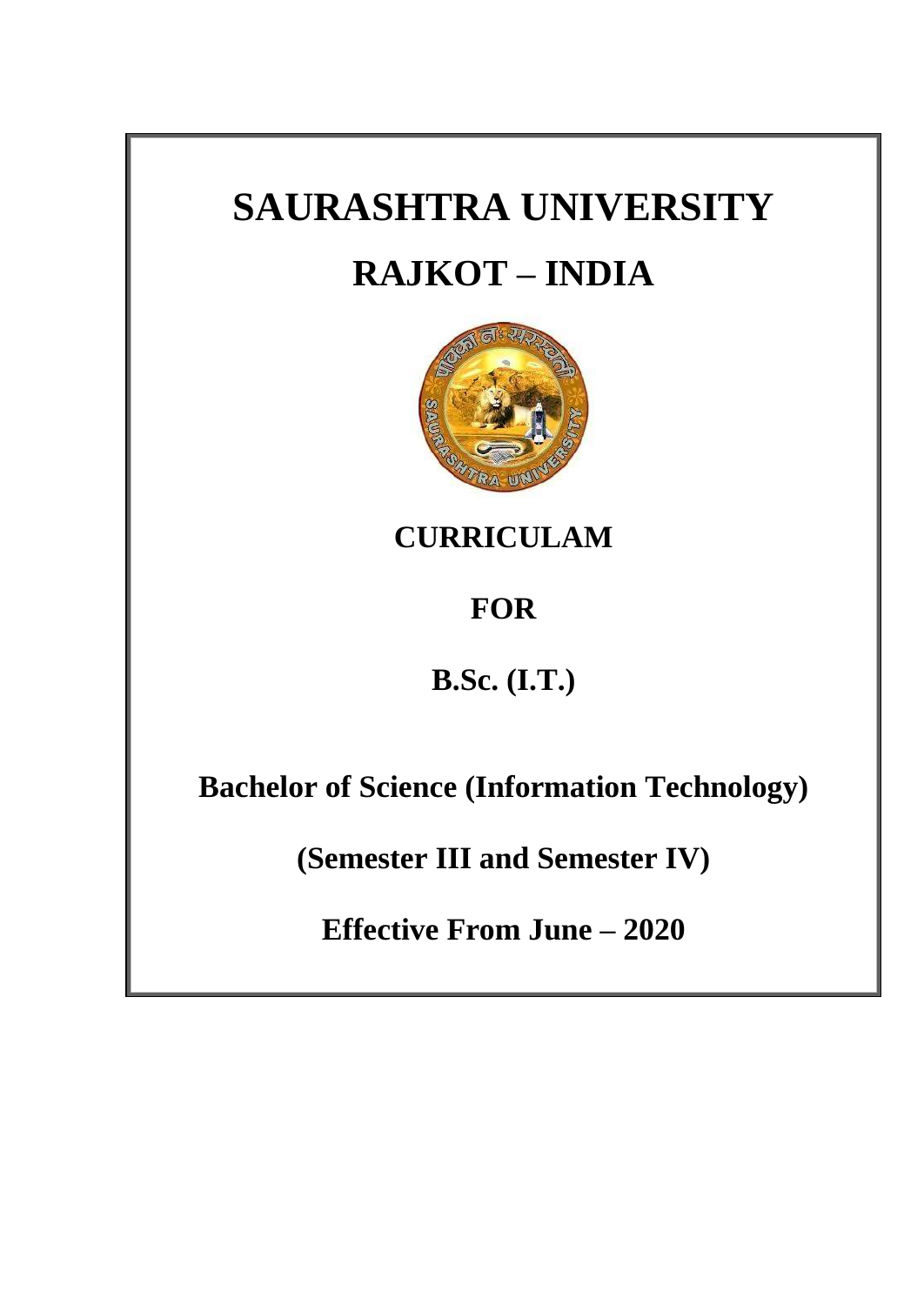| B.Sc.(IT) (Semester – III) |                                                                           |                                           |               |  |  |  |
|----------------------------|---------------------------------------------------------------------------|-------------------------------------------|---------------|--|--|--|
| <b>SR.NO</b>               | <b>SUBJECT</b>                                                            | NO. OF<br><b>LECT. PER</b><br><b>WEEK</b> | <b>CREDIT</b> |  |  |  |
| 1                          | $CS - 13$<br><b>SAD, Software Quality</b><br><b>Assurance and Testing</b> | 5                                         | 5             |  |  |  |
| $\overline{2}$             | $CS - 14$<br>C++ and Object<br><b>Oriented Programming</b>                | 5                                         | 5             |  |  |  |
| 3                          | $CS - 15$<br><b>RDBMS Using Oracle</b>                                    | 5                                         | 5             |  |  |  |
| 4                          | $CS - 16$<br><b>Content Management</b><br>System using Joomla             | 5                                         | 5             |  |  |  |
| 5                          | $CS - 17$<br>Practical (Based On CS-<br>13, CS-14)                        | 5                                         | 5             |  |  |  |
| 6                          | $CS - 18$<br>Practical (Based On CS-<br>15, CS-16,)                       | 5                                         | 5             |  |  |  |
|                            | <b>Total Credit</b>                                                       |                                           | 30            |  |  |  |

Note:

- 1. Credit of each subject is 5. Total credit of semester is 30.
- 2. Total marks of each theory paper are 100 (university examination 70 marks + internal examination 30 marks).
- 3. Total marks of each practical paper are 100. No internal examination marks in practical papers.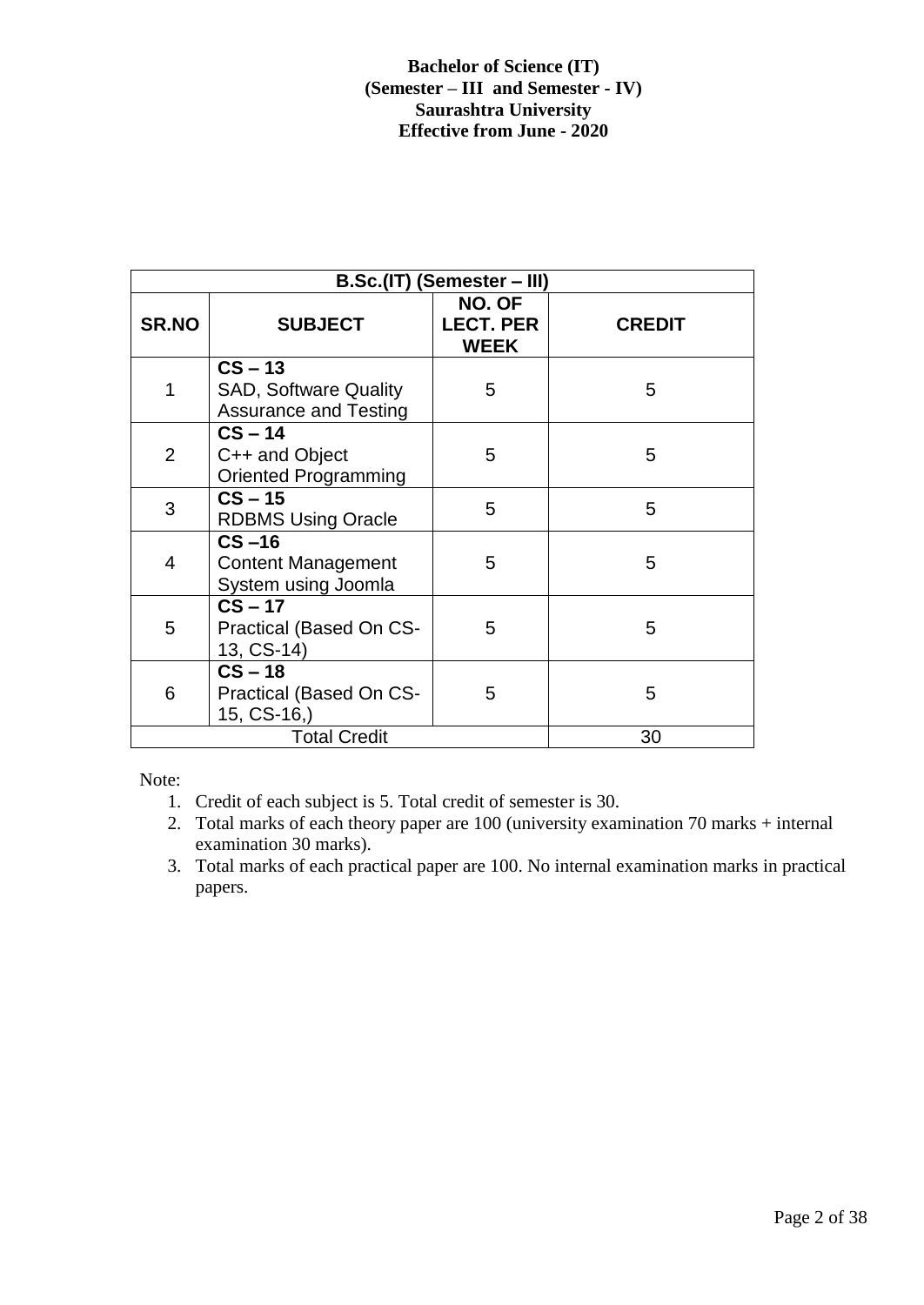|     | CS-13: SAD, Software Quality Assurance and Testing                                                                                        |                                                                                                                                                                                                                                                                                                                                                                                                                                                                                                                                                                                                                                                                                                                                                    |                                  |                     |  |  |
|-----|-------------------------------------------------------------------------------------------------------------------------------------------|----------------------------------------------------------------------------------------------------------------------------------------------------------------------------------------------------------------------------------------------------------------------------------------------------------------------------------------------------------------------------------------------------------------------------------------------------------------------------------------------------------------------------------------------------------------------------------------------------------------------------------------------------------------------------------------------------------------------------------------------------|----------------------------------|---------------------|--|--|
| No. | <b>Topics</b>                                                                                                                             | <b>Details</b>                                                                                                                                                                                                                                                                                                                                                                                                                                                                                                                                                                                                                                                                                                                                     | <b>Marks</b><br>weight<br>In $%$ | <b>Min</b><br>Lect. |  |  |
| 1.  | <b>System</b><br><b>Analysis &amp;</b><br>Design,<br><b>Software</b><br><b>Engineering</b><br>& Concept of<br>Quality<br><b>Assurance</b> | Definitions:<br>$\bullet$<br>System, Subsystem, Business System,<br>Information System (Definitions only)<br><b>Systems Analyst</b><br>$\bullet$<br>(Role: Information Analyst, Systems<br>Designer & Programmer Analyst)<br><b>SDLC</b><br>Fact – finding techniques<br>$\bullet$<br>(Interview, Questionnaire, Record<br>review and observation)<br>Tools for Documenting Procedures and<br>Decisions<br><b>Decision Trees and Decision Tables</b><br>Data Flow analysis Tool<br>DFD (context and zero level) and Data<br>Dictionary<br><b>Software Engineering</b><br>(Brief introduction)<br>Introduction to QA<br><b>Quality Control (QC)</b><br>$\bullet$<br>Difference between QA and Q<br>$\bullet$<br><b>Quality Assurance activities</b> | 20                               | 15                  |  |  |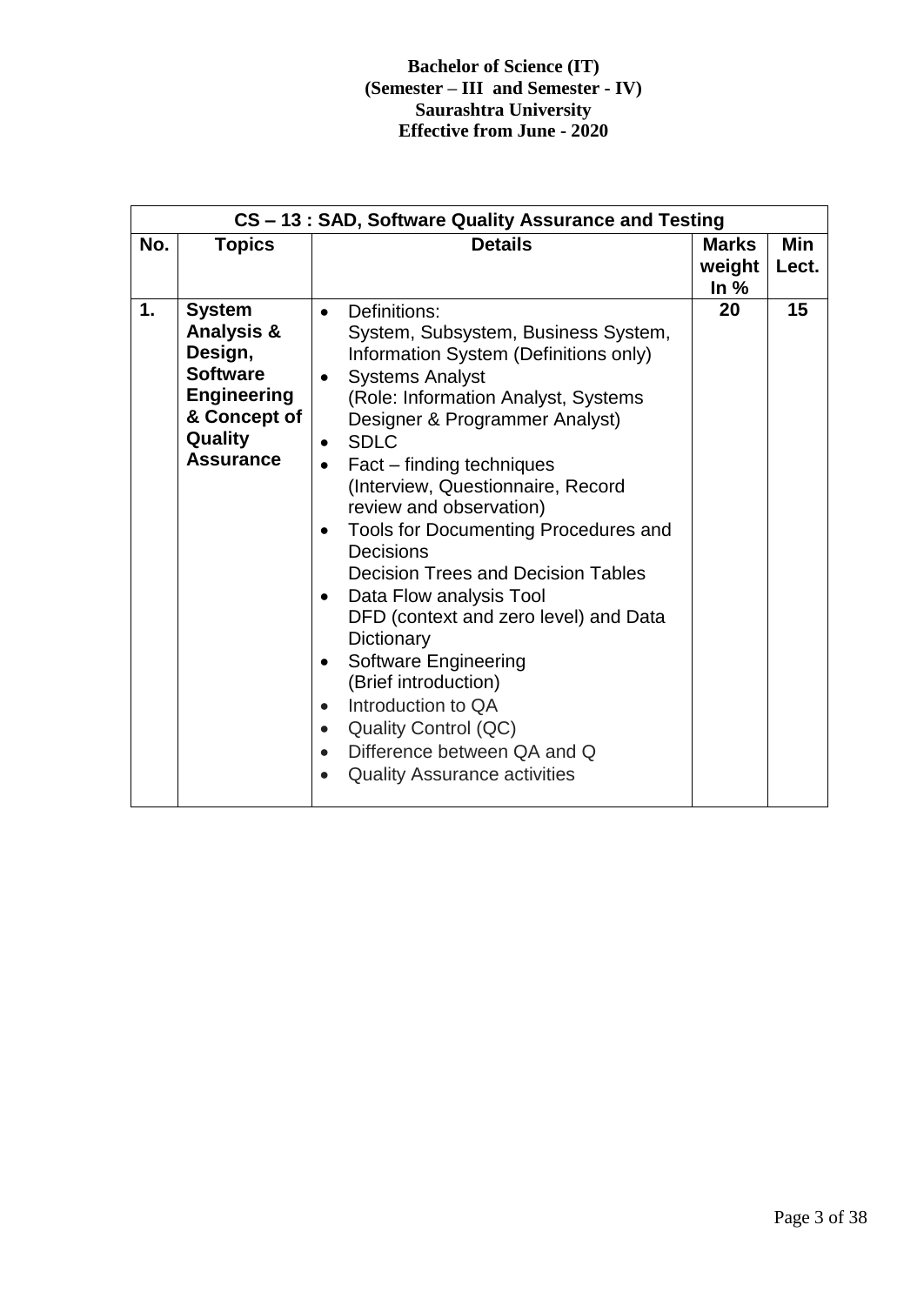| $\mathbf{2}$<br><b>Basics of</b><br>Introduction to software Testing<br>$\bullet$<br><b>Software</b><br>Software faults and failures<br>$\bullet$<br>Testing,<br>• Bug/Error/Defect/Faults/Failures<br><b>Types of</b><br><b>Testing Artifacts</b><br>$\bullet$<br><b>Software</b><br>Test case<br>Testing,<br><b>Verification</b><br><b>Test Script</b><br>and<br><b>Test Plan</b><br><b>Validation</b><br><b>Test Harness</b><br><b>Test Suite</b><br><b>Static Testing</b><br><b>Informal Review</b><br>Walthrough<br><b>Technical Review</b><br>Inspection<br><b>Dynamic Testing</b><br>$\bullet$<br><b>Test levels</b><br>$\bullet$<br><b>Unit Testing</b><br><b>Integration Testing</b><br>20<br><b>System Testing</b><br><b>Acceptance Testing</b><br><b>Techniques of software Testing</b><br><b>Black Box Testing</b><br><b>Equivalence Partitioning</b><br><b>Boundary Data Analysis</b><br>$\bullet$<br><b>Decision Table Testing</b><br><b>State Transition Testing</b><br><b>White Box Testing</b><br>Statement testing and coverage<br>Decision testing and coverage<br><b>Grey Box Testing</b><br><b>Nonfunctional Testing</b><br>$\bullet$<br><b>Performance Testing</b><br><b>Stress Testing</b><br><b>Load Testing</b><br><b>Usability Testing</b><br><b>Security Testing</b> | 16 |  |  |
|-------------------------------------------------------------------------------------------------------------------------------------------------------------------------------------------------------------------------------------------------------------------------------------------------------------------------------------------------------------------------------------------------------------------------------------------------------------------------------------------------------------------------------------------------------------------------------------------------------------------------------------------------------------------------------------------------------------------------------------------------------------------------------------------------------------------------------------------------------------------------------------------------------------------------------------------------------------------------------------------------------------------------------------------------------------------------------------------------------------------------------------------------------------------------------------------------------------------------------------------------------------------------------------------------|----|--|--|
|-------------------------------------------------------------------------------------------------------------------------------------------------------------------------------------------------------------------------------------------------------------------------------------------------------------------------------------------------------------------------------------------------------------------------------------------------------------------------------------------------------------------------------------------------------------------------------------------------------------------------------------------------------------------------------------------------------------------------------------------------------------------------------------------------------------------------------------------------------------------------------------------------------------------------------------------------------------------------------------------------------------------------------------------------------------------------------------------------------------------------------------------------------------------------------------------------------------------------------------------------------------------------------------------------|----|--|--|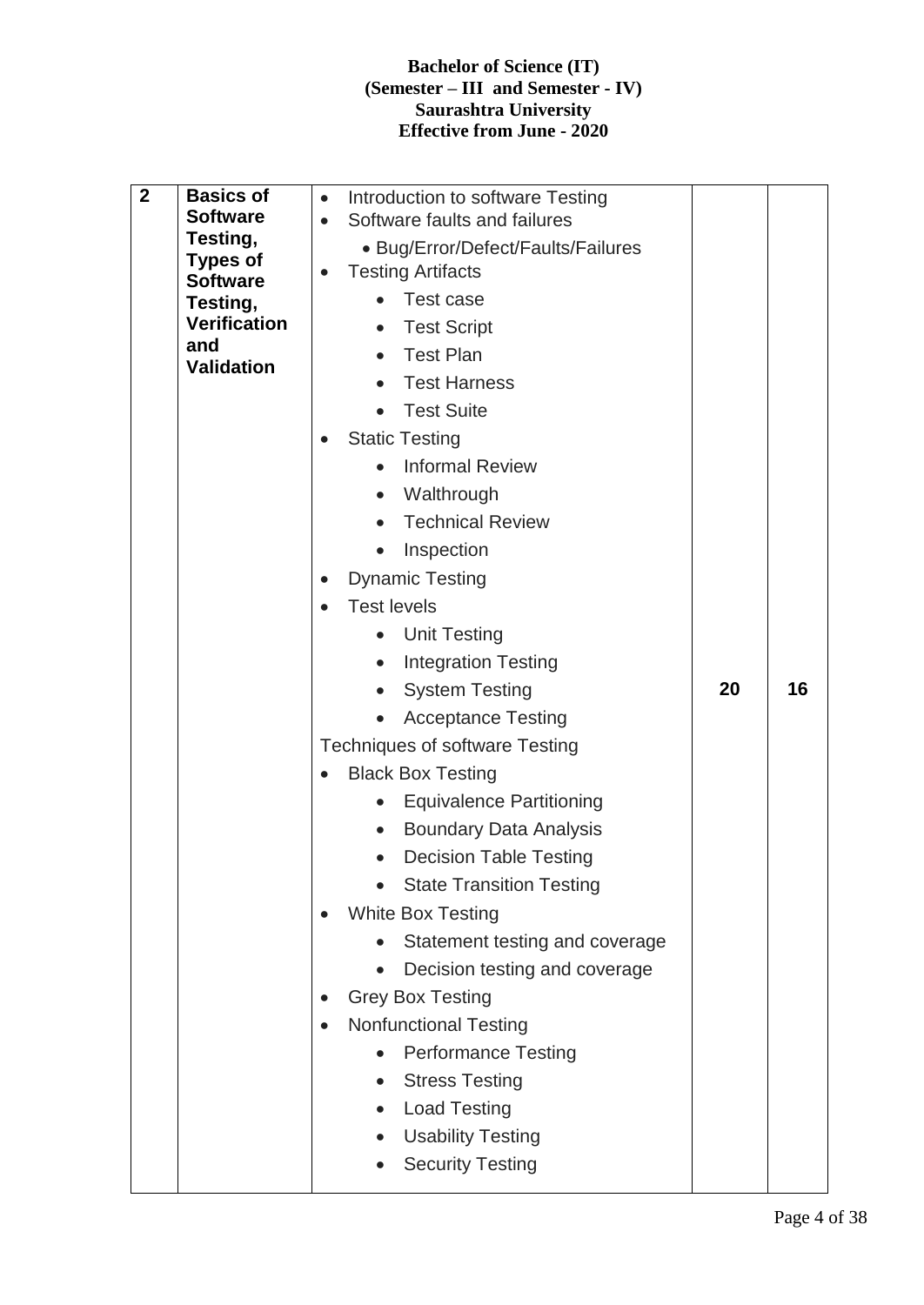| 3 | <b>Software</b><br><b>Development</b><br><b>Life Cycle</b><br><b>Models and</b><br><b>Automated</b><br><b>Testing</b> | <b>Waterfall Model</b><br><b>Iterative Model</b><br>$\bullet$<br>V-Model<br>$\bullet$<br><b>Spiral Model</b><br>$\bullet$<br><b>Big Bang Model</b><br>$\bullet$<br><b>Prototyping Model</b><br>$\bullet$<br>Introduction to Automated Testing<br>$\bullet$<br>Concept of Freeware, Shareware,<br>licensed tools<br>Theory and Practical Case-Study of<br><b>Testing Tools</b><br>Win runner<br>Load runner<br><b>QTP</b><br><b>Rational Suite</b>                                                                                 | 20 | 10 |
|---|-----------------------------------------------------------------------------------------------------------------------|-----------------------------------------------------------------------------------------------------------------------------------------------------------------------------------------------------------------------------------------------------------------------------------------------------------------------------------------------------------------------------------------------------------------------------------------------------------------------------------------------------------------------------------|----|----|
| 4 | Project<br>Economics,<br>Project<br>scheduling<br>and Tracking                                                        | <b>Concepts of Project Management</b><br>$\bullet$<br>Project Costing based on metrics<br><b>Empirical Project Estimation</b><br>$\bullet$<br>Techniques.<br>Decomposition Techniques.<br>$\bullet$<br>Algorithmic methods.<br><b>Automated Estimation Tools</b><br>Concepts of project scheduling and<br>tracking<br>Effort estimation techniques<br>$\bullet$<br>Task network and scheduling methods<br>$\bullet$<br>Timeline chart<br><b>Pert Chart</b><br>Monitoring and control progress<br><b>Graphical Reporting Tools</b> | 20 | 11 |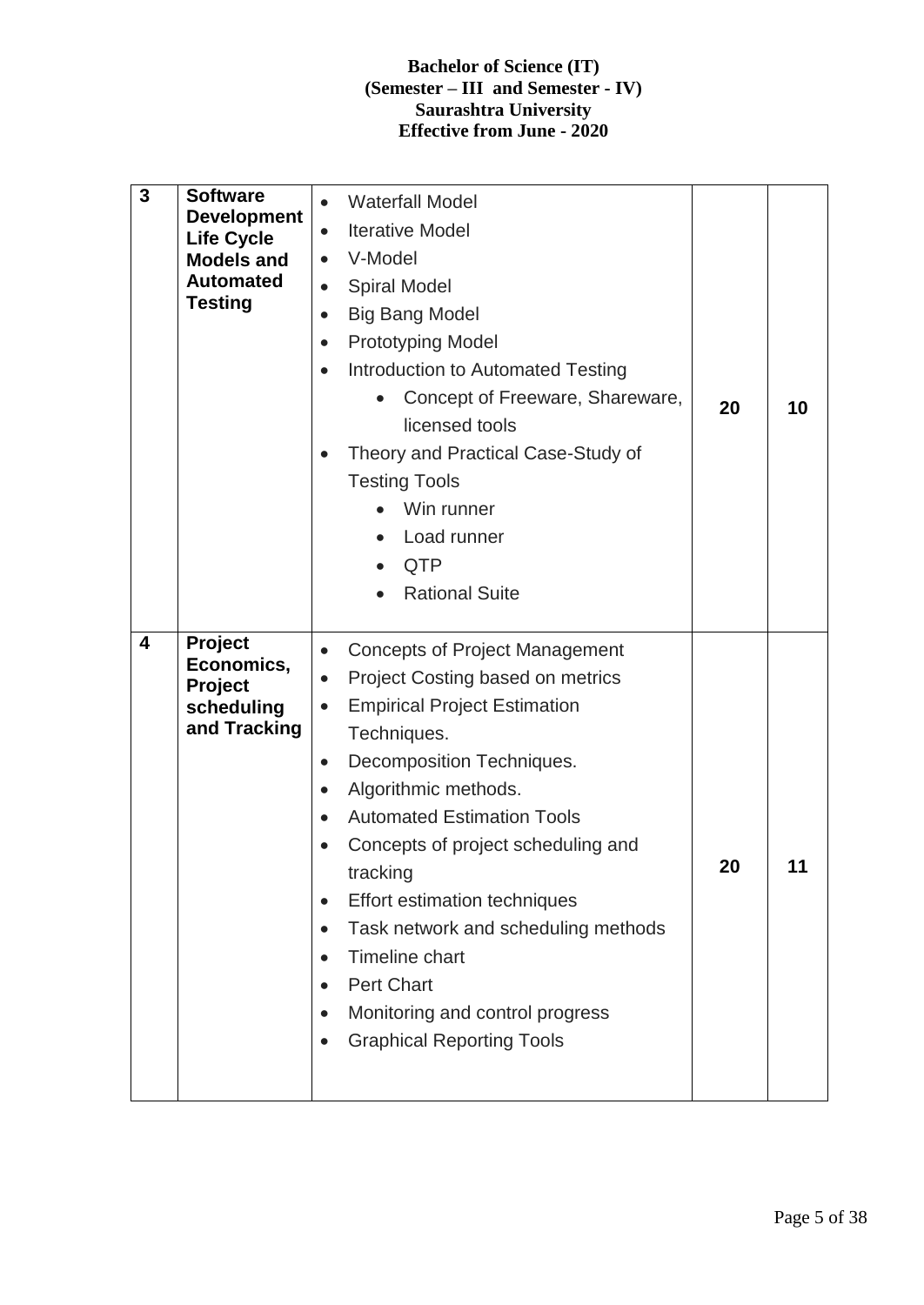| 5 | <b>CAD Project</b><br><b>Management</b><br>Tool<br><b>UML</b> | $MS - VISIO$ for designing $&$<br>$\bullet$<br>Documentation<br>MS – Project for controlling and Project<br>Management<br>UML designing and skill based tools<br>Overview of<br>◆ Class Diagram<br>◆ Use Case Diagram<br>◆ Activity Diagram | 20  |    |
|---|---------------------------------------------------------------|---------------------------------------------------------------------------------------------------------------------------------------------------------------------------------------------------------------------------------------------|-----|----|
|   |                                                               | TOTAL                                                                                                                                                                                                                                       | 100 | 60 |

Students seminar - 5 Lectures. Expert Talk - 5 Lectures Students Test - 5 Lectures. **TOTAL LECTURES 60+15=75**

#### **Reference Book**

- 1. Analysis & Design of Information System James A. Senn.
- 2. Pankaj Jalote, "Software Engineering A Precise Approach", Wiley India
- 3. UML Distilled by Martin Fowler, Pearson Edition, 3rd Edition
- 4. Fundamentals of Software Engineering RajibMall (PHP)
- 5. Software Engineering A Practitioner's Approach Pressman
- 6. UML A Beginner's Guide –Jasson Roff TMH
- 7. Roger Pressman , "Software Engineering"
- 8. http://en.wikipedia.org/wiki/Software\_testing
- 9. http://www.onestoptesting.com/
- 10.http://www.opensourcetesting.org/functional.php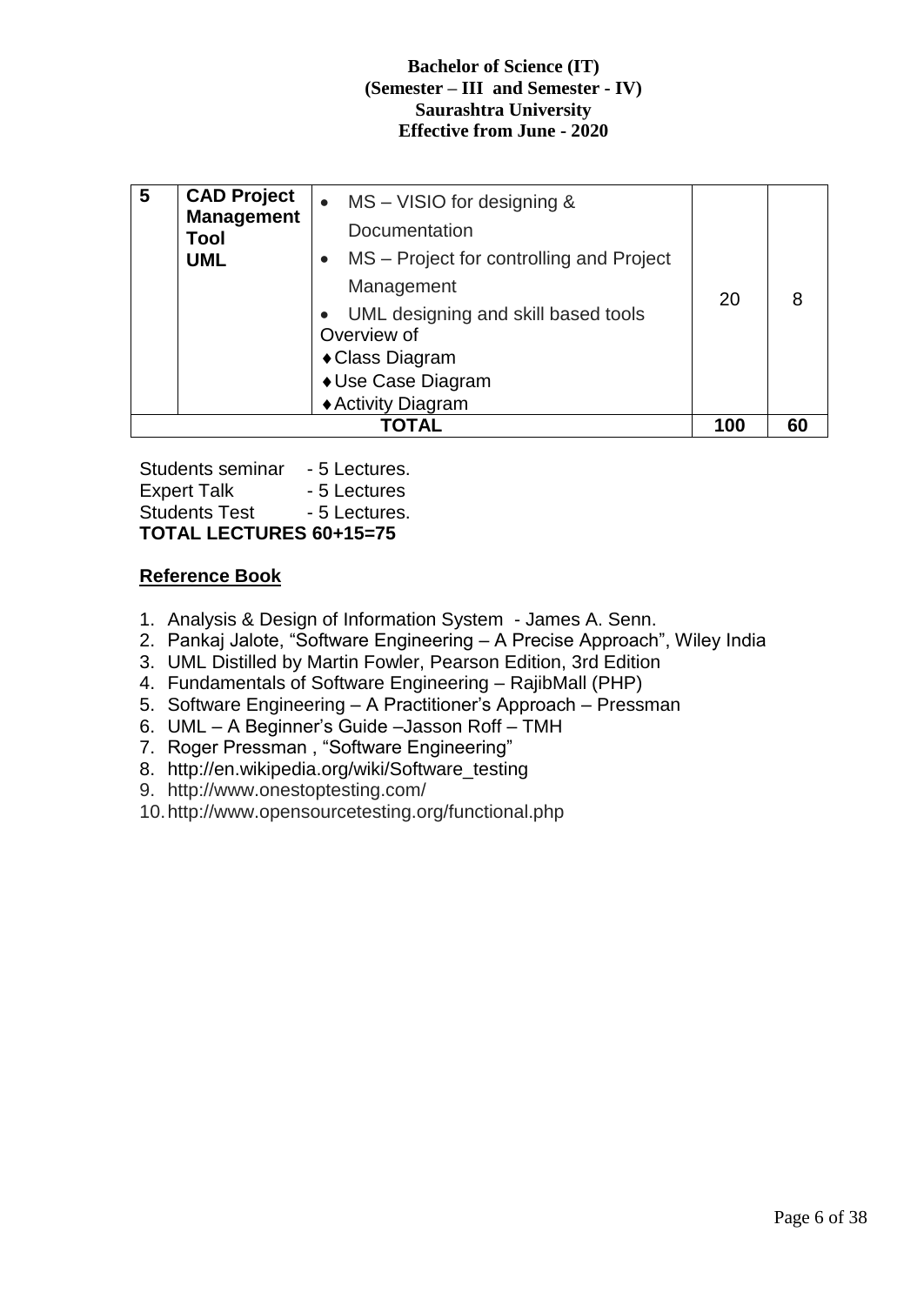|           | CS-14: C++ and Object Oriented Programming                                                                                |                                                                                                                                                                                                                                                                                                                                                                                                                                                                                                                                                                                                                                                                                                                                                                                                                                                                                                                                                                                                                                                                                                                                                                                                         |                                  |               |  |
|-----------|---------------------------------------------------------------------------------------------------------------------------|---------------------------------------------------------------------------------------------------------------------------------------------------------------------------------------------------------------------------------------------------------------------------------------------------------------------------------------------------------------------------------------------------------------------------------------------------------------------------------------------------------------------------------------------------------------------------------------------------------------------------------------------------------------------------------------------------------------------------------------------------------------------------------------------------------------------------------------------------------------------------------------------------------------------------------------------------------------------------------------------------------------------------------------------------------------------------------------------------------------------------------------------------------------------------------------------------------|----------------------------------|---------------|--|
| <b>No</b> | <b>Topics</b>                                                                                                             | <b>Details</b>                                                                                                                                                                                                                                                                                                                                                                                                                                                                                                                                                                                                                                                                                                                                                                                                                                                                                                                                                                                                                                                                                                                                                                                          | <b>Marks</b><br>weight<br>in $%$ | App.<br>Lect. |  |
| 1         | <b>Principles of</b><br>object<br>oriented<br>programming<br>, Tokens,<br>expressions<br>and control<br><b>statements</b> | $\bullet$<br>Procedure – oriented programming<br>Object oriented programming paradigm<br>$\bullet$<br>Basic concepts of object oriented<br>$\bullet$<br>Programming<br>Benefits of object oriented programming<br>$\bullet$<br>Application of object oriented<br>$\bullet$<br>programming<br>What is c++?<br>$\bullet$<br>Application of c++<br>$\bullet$<br>Input/output operators<br>$\bullet$<br>Structure of c++ program<br>$\bullet$<br>Introduction of namespace<br>$\bullet$<br>Tokens:<br>$\bullet$<br>keywords, identifiers, basic data types,<br>user- defined types, derived data types,<br>symbolic constants, type compatibility,<br>declaration of variables, dynamic<br>initialization of variables, reference<br>variables<br>Operators in C++:<br>٠<br>scope resolution operator, member<br>referencing operator, memory<br>management operator, manipulators,<br>type cast operator.<br>Expression:<br>$\bullet$<br>Expression and their types, special<br>assignment operator, implicit<br>conversions, operator precedence<br><b>Control structures</b><br>♦ Conditional control structure :-<br>simple if, ifelse, nested if else,<br>switch etc.<br>• Looping control structure:- | 20                               | 11            |  |
|           |                                                                                                                           | for, while, dowhile                                                                                                                                                                                                                                                                                                                                                                                                                                                                                                                                                                                                                                                                                                                                                                                                                                                                                                                                                                                                                                                                                                                                                                                     |                                  |               |  |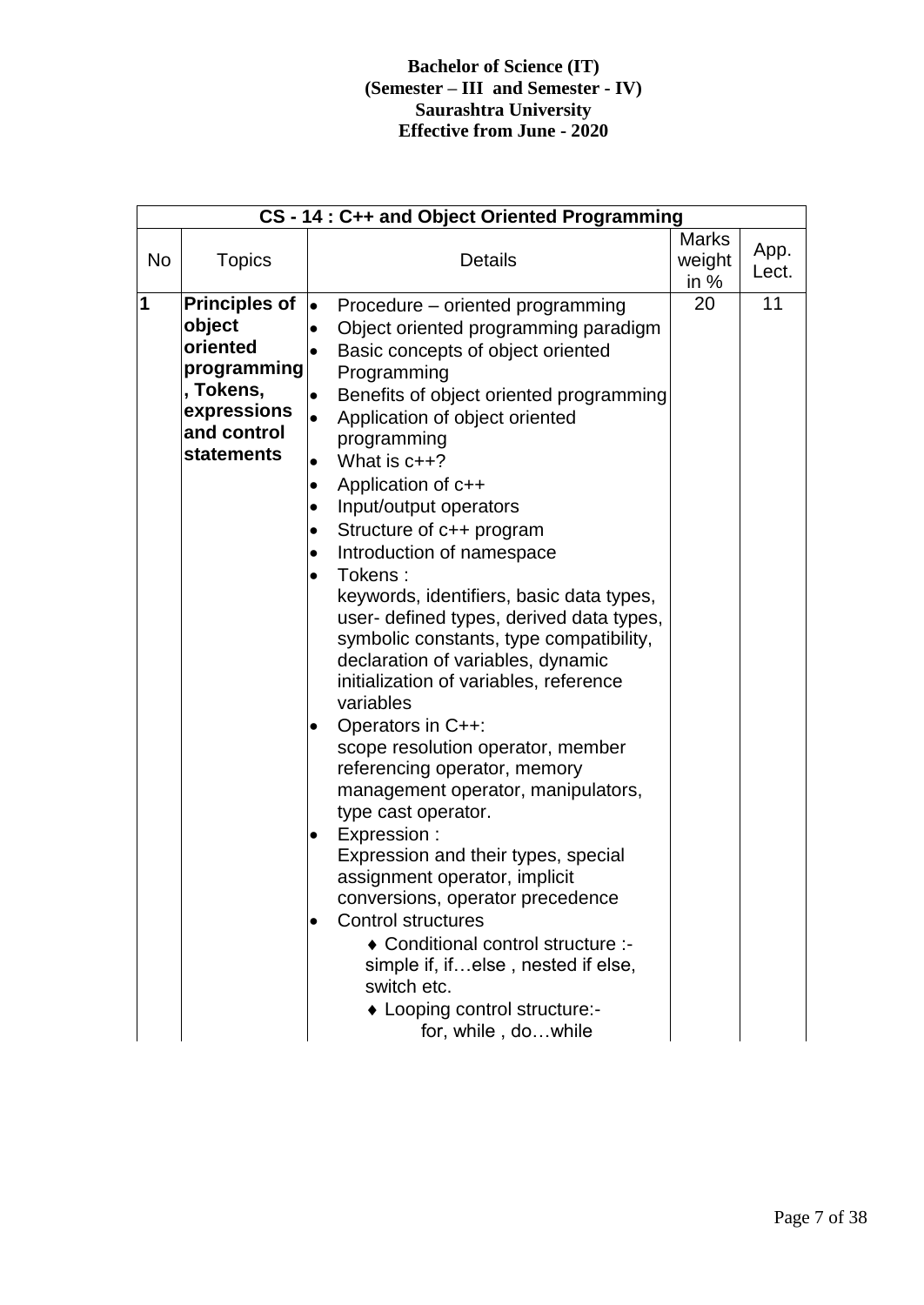| $\overline{\mathbf{2}}$ | Functions in $\vert \bullet \vert$ |           | The main function                        | 20 | 13 |
|-------------------------|------------------------------------|-----------|------------------------------------------|----|----|
|                         | C++                                | $\bullet$ | Function prototype                       |    |    |
|                         | <b>Classes and</b>                 | $\bullet$ | Call by reference                        |    |    |
|                         | <b>Objects</b>                     | $\bullet$ | Return by reference                      |    |    |
|                         |                                    | $\bullet$ | Inline function                          |    |    |
|                         |                                    | $\bullet$ | Default arguments                        |    |    |
|                         |                                    | $\bullet$ | Const arguments                          |    |    |
|                         |                                    | $\bullet$ | <b>Functions overloading</b>             |    |    |
|                         |                                    | $\bullet$ | Adding C Functions turbo C++             |    |    |
|                         |                                    | $\bullet$ | C structures revisited                   |    |    |
|                         |                                    | $\bullet$ | Specifying a class                       |    |    |
|                         |                                    | $\bullet$ | <b>Local Classes</b>                     |    |    |
|                         |                                    | $\bullet$ | <b>Nested Clases</b>                     |    |    |
|                         |                                    | $\bullet$ | Defining member functions, nesting of    |    |    |
|                         |                                    |           | Member functions, private member         |    |    |
|                         |                                    |           | function, making outside function inline |    |    |
|                         |                                    | ٠         | Arrays within a class                    |    |    |
|                         |                                    | $\bullet$ | Memory allocation for objects            |    |    |
|                         |                                    | $\bullet$ | Static data member                       |    |    |
|                         |                                    | $\bullet$ | Static member functions                  |    |    |
|                         |                                    | $\bullet$ | Arrays of objects                        |    |    |
|                         |                                    | $\bullet$ | Objects as function arguments            |    |    |
|                         |                                    | $\bullet$ | <b>Friendly functions</b>                |    |    |
|                         |                                    | $\bullet$ | Returning objects                        |    |    |
|                         |                                    | $\bullet$ | Const member function                    |    |    |
|                         |                                    | $\bullet$ | Pointer to members                       |    |    |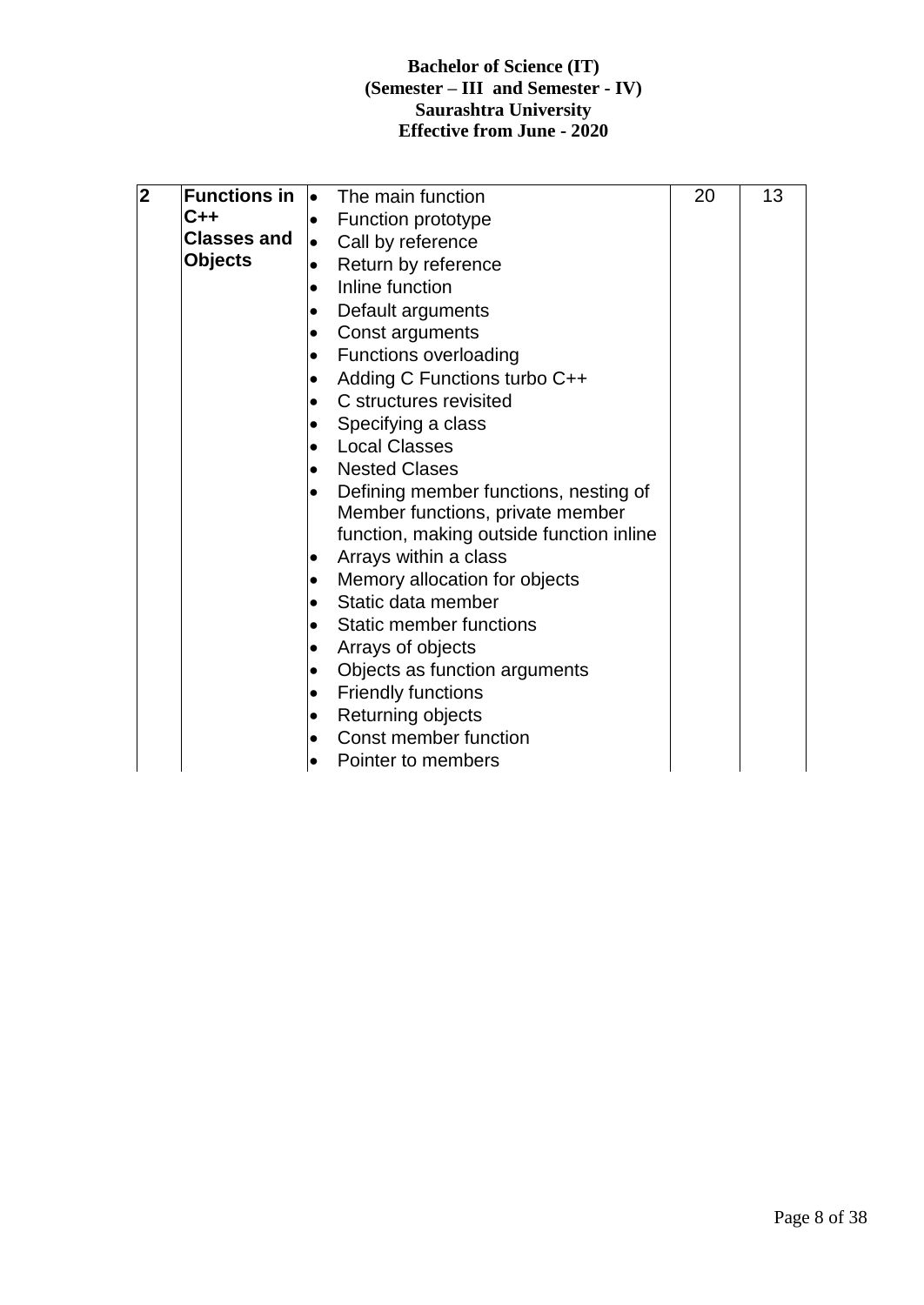| $\overline{\mathbf{3}}$ | <b>Constructor</b>            | $\bullet$ | Characteristics of constructor          | 20 | 11 |
|-------------------------|-------------------------------|-----------|-----------------------------------------|----|----|
|                         | and                           | $\bullet$ | <b>Explicit constructor</b>             |    |    |
|                         | Destructor,                   | $\bullet$ | Parameterized constructor               |    |    |
|                         | <b>Operator</b>               | $\bullet$ | Multiple constructor in a class         |    |    |
|                         | overloading                   | $\bullet$ | Constructor with default argument       |    |    |
|                         | and type                      | $\bullet$ | Copy constructor                        |    |    |
|                         | conversion                    | $\bullet$ | Dynamic initialization of objects       |    |    |
|                         |                               | $\bullet$ | Constructing two dimensional array      |    |    |
|                         |                               | $\bullet$ | Dynamic constructor                     |    |    |
|                         |                               | $\bullet$ | MIL, Advantage of MIL                   |    |    |
|                         |                               | $\bullet$ | <b>Destructors</b>                      |    |    |
|                         |                               | $\bullet$ | Concept of operator overloading         |    |    |
|                         |                               | $\bullet$ | Over loading unary and binary           |    |    |
|                         |                               |           | operators                               |    |    |
|                         |                               | $\bullet$ | Overloading of operators using friend   |    |    |
|                         |                               |           | <b>Function</b>                         |    |    |
|                         |                               | $\bullet$ | Manipulation of string using operators  |    |    |
|                         |                               | $\bullet$ | Rules for operator overloading          |    |    |
|                         |                               | $\bullet$ | Type conversions.                       |    |    |
|                         |                               | $\bullet$ | Comparison of different method of       |    |    |
|                         |                               |           | conversion                              |    |    |
| $\overline{\mathbf{4}}$ | Inheritance                   | $\bullet$ | Defining derived classes                | 20 | 10 |
|                         | Pointer,                      | $\bullet$ | Types of inheritance (Single, Multiple, |    |    |
|                         | <b>Virtual</b>                |           | Multi-level, Hierarchical, Hybrid)      |    |    |
|                         | functions,                    | $\bullet$ | Virtual base class & Abstract class     |    |    |
|                         | and                           | $\bullet$ | Constructors in derived class           |    |    |
|                         | <b>Polymorphis</b><br>m, RTTI | $\bullet$ | Application of Constructor and          |    |    |
|                         |                               |           | Destructor in inheritance               |    |    |
|                         |                               | $\bullet$ | Containership, Inheritance V/s          |    |    |
|                         |                               |           | Containership                           |    |    |
|                         |                               |           | Pointer to Object                       |    |    |
|                         |                               | $\bullet$ | Pointer to derived class                |    |    |
|                         |                               | $\bullet$ | this pointer                            |    |    |
|                         |                               | $\bullet$ | Rules for virtual function              |    |    |
|                         |                               |           | Virtual function and pure virtual       |    |    |
|                         |                               |           | function.                               |    |    |
|                         |                               | ٠         | Default argument to virtual function    |    |    |
|                         |                               |           | Run Time Type Identification            |    |    |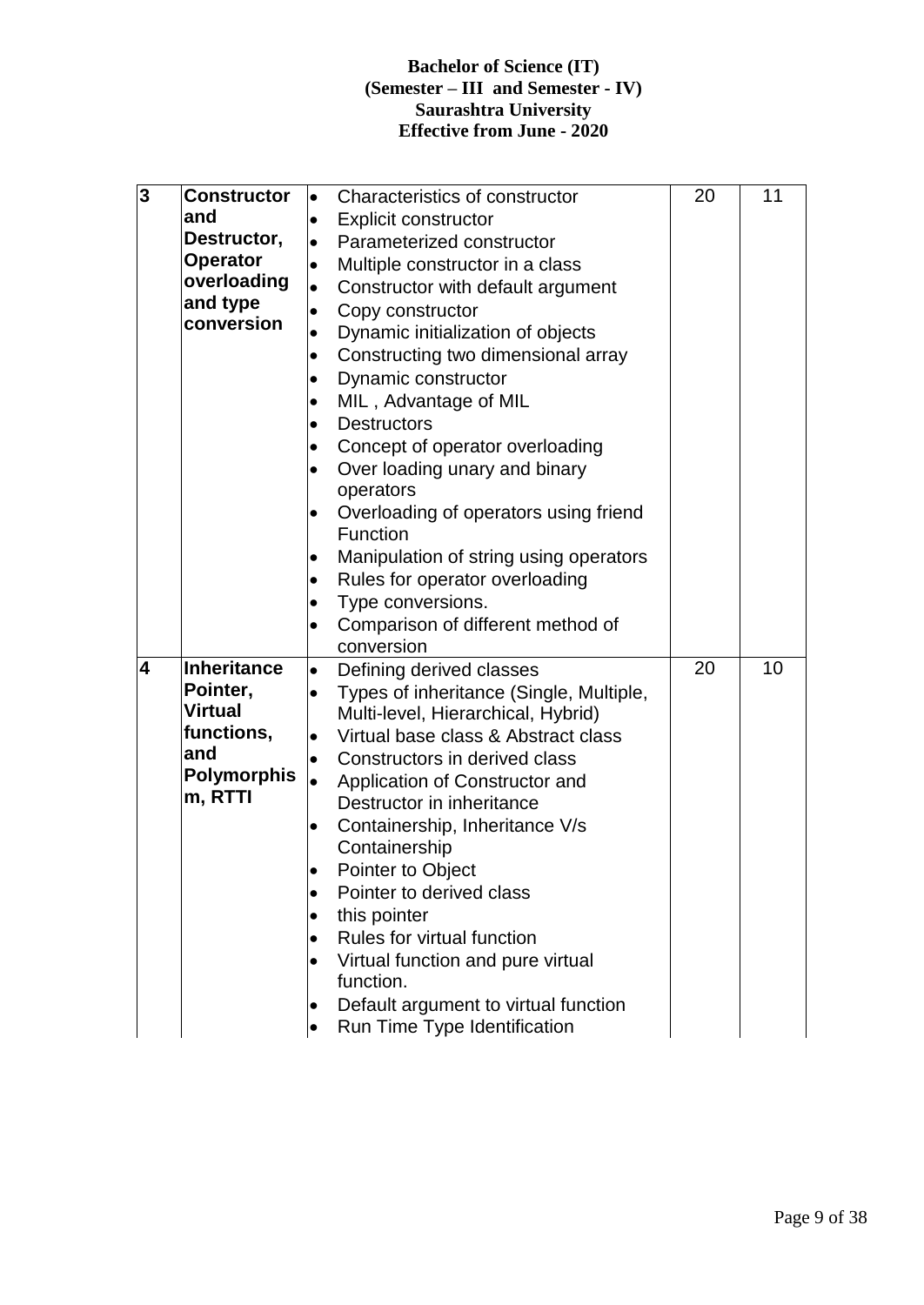| 5 | <b>Console I/O</b>             |           | $\bullet$ C++ streams                     | 20  | 15 |
|---|--------------------------------|-----------|-------------------------------------------|-----|----|
|   | operations,                    |           | • C++ stream classes                      |     |    |
|   | Working with $\vert_{\bullet}$ |           | Unformatted and formatted I/O             |     |    |
|   | Files,                         |           | operations                                |     |    |
|   | <b>Exception</b>               | $\bullet$ | Use of manipulators.                      |     |    |
|   | handling,                      | $\bullet$ | File stream classes                       |     |    |
|   | <b>Introduction</b>            | $\bullet$ | Opening and closing a file                |     |    |
|   | to Template                    | $\bullet$ | <b>Error handling</b>                     |     |    |
|   | <b>STL</b>                     | $\bullet$ | File modes                                |     |    |
|   |                                | ٠         | File pointers                             |     |    |
|   |                                | ٠         | Sequential I/O operations                 |     |    |
|   |                                | $\bullet$ | Updating a file (Random access)           |     |    |
|   |                                | ٠         | Command line arguments                    |     |    |
|   |                                | $\bullet$ | Overview of Exception Handling            |     |    |
|   |                                | $\bullet$ | <b>Need for Excception Handling</b>       |     |    |
|   |                                | $\bullet$ | various components of exception           |     |    |
|   |                                |           | handling                                  |     |    |
|   |                                | $\bullet$ | Overview of Exception Handling            |     |    |
|   |                                | $\bullet$ | Introduction to templates                 |     |    |
|   |                                | $\bullet$ | <b>Class templates</b>                    |     |    |
|   |                                | $\bullet$ | <b>Function templates</b>                 |     |    |
|   |                                | $\bullet$ | Member function templates                 |     |    |
|   |                                | $\bullet$ | Overloading of template function          |     |    |
|   |                                | $\bullet$ | Non-type Template argument                |     |    |
|   |                                | $\bullet$ | <b>Primary and Partial Specialization</b> |     |    |
|   |                                | $\bullet$ | Introduction to STL                       |     |    |
|   |                                | $\bullet$ | Overview of iterators, containers         |     |    |
|   |                                |           | <b>TOTAL</b>                              | 100 | 60 |

Students seminar - 5 Lectures. Expert Talk - 5 Lectures Students Test - 5 Lectures. **TOTAL LECTURES 60+15=75 Reference Books:**

- 1. Complete Reference C++ by Herbert Schildt McGraw Hill Publications
- 2. Computer Science- A Structured approach using C++ by Forouzan, Gilburg, **THOMSON**
- 3. Object Oriented Programming in C++ E.Balagurusamy, BPB
- 4. Object Oriented programming in C++ by Robert Lafore, Pearson Education
- 5. Mastering C++ Venugopal
- 6. The C++ Programming Language by Bjarne Stroustrup, Pearson Education
- 7. Object Oriented Programmin in C++ Robaret Laphore
- 8. Let us C++ Yashvant Kanitkar, BPB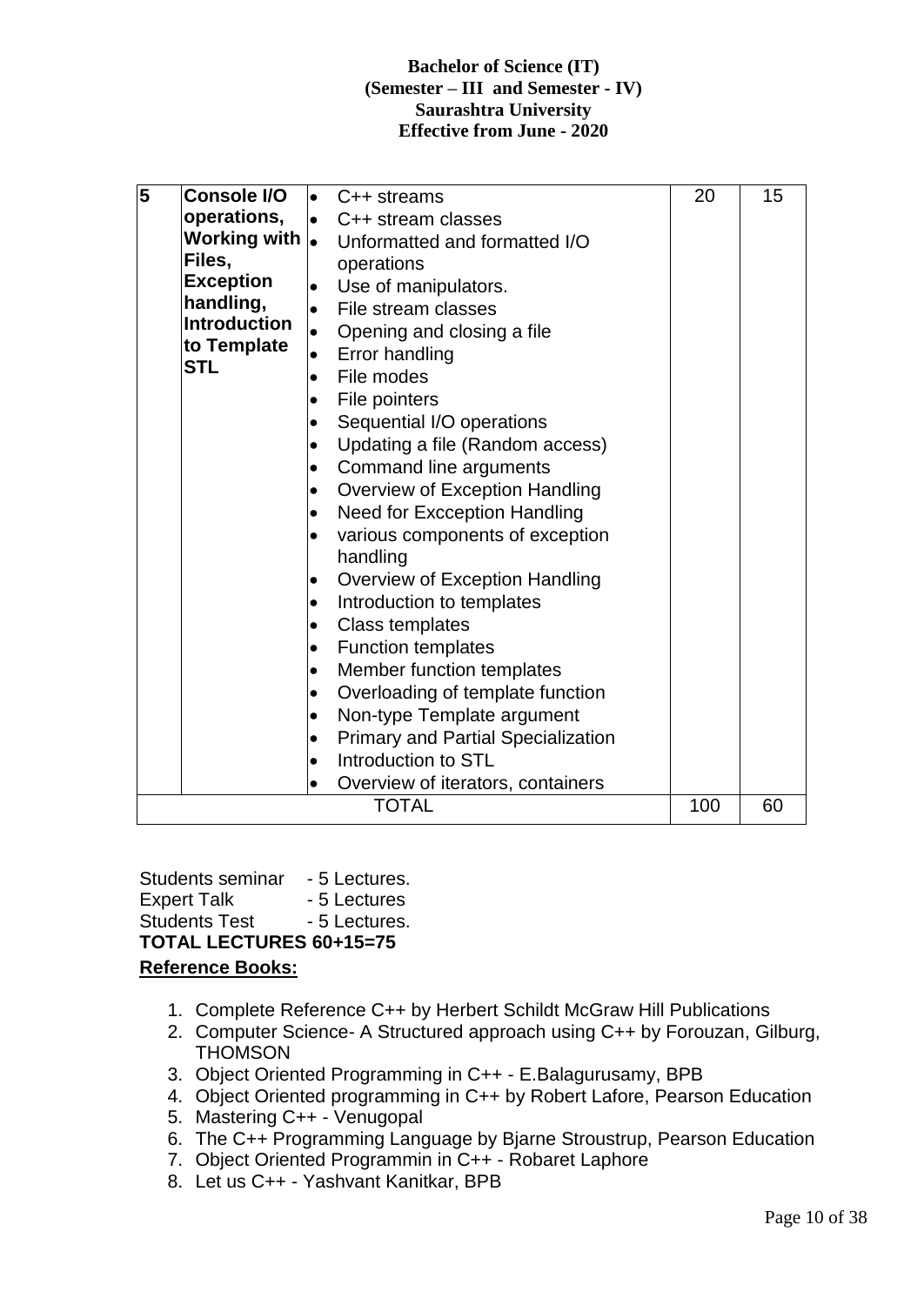|             | CS-15: RDBMS Using Oracle |                                                                       |              |       |  |  |
|-------------|---------------------------|-----------------------------------------------------------------------|--------------|-------|--|--|
| No.         | <b>Topics</b>             | <b>Details</b>                                                        | Marks weight | Min   |  |  |
|             |                           |                                                                       | In $%$       | Lect. |  |  |
| $\mathbf 1$ | <b>DBMS</b><br>Overview,  | Introduction to DBMS<br>Introduction to RDBMS                         | 20           | 8     |  |  |
|             | SQL,                      | Dr.E.F.Codd Rules                                                     |              |       |  |  |
|             | <b>SQL*Plus</b>           | Importance of E.R.Diagram in Relational                               |              |       |  |  |
|             |                           | DBMS.                                                                 |              |       |  |  |
|             |                           | Normalization                                                         |              |       |  |  |
|             |                           | Introduction to SQL                                                   |              |       |  |  |
|             |                           | <b>SQL Commands and Datatypes</b>                                     |              |       |  |  |
|             |                           | Introduction to SQL*Plus                                              |              |       |  |  |
|             |                           | SQL*Plus formatting commands                                          |              |       |  |  |
|             |                           | <b>Operator and Expression</b>                                        |              |       |  |  |
|             |                           | SQL v/s SQL*Plus                                                      |              |       |  |  |
|             | 2 Managing                | Creating, Altering & Dropping tables                                  | 20           | 10    |  |  |
|             | <b>Tables</b>             | Data Manipulation Command like                                        |              |       |  |  |
|             | and Data                  | Insert, update, delete                                                |              |       |  |  |
|             |                           | Different type of contstrainst and applying of                        |              |       |  |  |
|             |                           | constration                                                           |              |       |  |  |
|             |                           | SELECT statement with WHERE, GROUP<br>BY and HAVING, ROLLUP AND CUBE, |              |       |  |  |
|             |                           | <b>ORDER BY, DISTINCT, Special operator</b>                           |              |       |  |  |
|             |                           | like IN, ANY, ALL, BETWEEN, EXISTS,                                   |              |       |  |  |
|             |                           | <b>LIKE</b>                                                           |              |       |  |  |
|             |                           | Join (Inner join, outer join, self join)                              |              |       |  |  |
|             |                           | subquery, minus, intersect, union                                     |              |       |  |  |
|             |                           | <b>Built in functions</b>                                             |              |       |  |  |
|             |                           | <b>Numeric Function</b>                                               |              |       |  |  |
|             |                           | abs, ceil, cos, decode, exp, floor, greatest,                         |              |       |  |  |
|             |                           | least, log, log10, max, min, rem, round,                              |              |       |  |  |
|             |                           | sign, sin, sinh, sqrt, tan, trunc                                     |              |       |  |  |
|             |                           | <b>Character Function</b>                                             |              |       |  |  |
|             |                           | chr, concat, initcap, lower, lpad, ltrim,                             |              |       |  |  |
|             |                           | replace, rpad, rtrim, soundex, substr, treat,                         |              |       |  |  |
|             |                           | trim, upper                                                           |              |       |  |  |
|             |                           | Date Function                                                         |              |       |  |  |
|             |                           | add_months, last_day, months_between,                                 |              |       |  |  |
|             |                           | next_day, round (date), sysdate,                                      |              |       |  |  |
|             |                           | systimestamp, trunc (date), to_date, to_char                          |              |       |  |  |
|             |                           | Aggregate function                                                    |              |       |  |  |
|             |                           | Sum, Count, AVG, MAX, MIN                                             |              |       |  |  |
|             |                           | <b>General Functions</b><br>COALESCE, CASE WHEN, DECODE               |              |       |  |  |
|             |                           |                                                                       |              |       |  |  |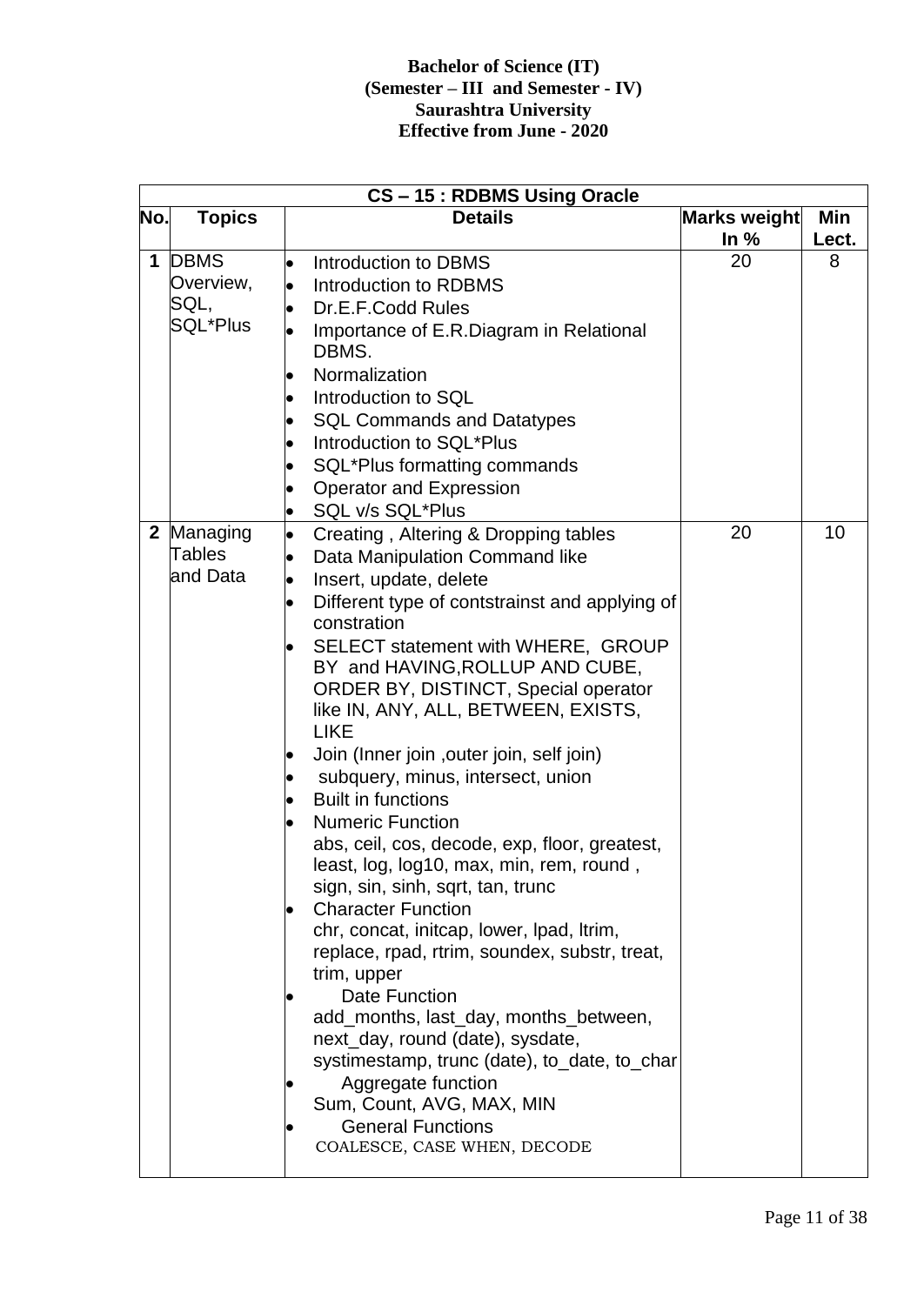| 3 | <b>Other</b>  |           | View                                         | 20 | 15 |
|---|---------------|-----------|----------------------------------------------|----|----|
|   | <b>ORACLE</b> |           |                                              |    |    |
|   |               |           | Sequence                                     |    |    |
|   | Database      |           | Synonyms,                                    |    |    |
|   | Objects,      |           | <b>Database Links</b>                        |    |    |
|   | Data Control  |           | Index                                        |    |    |
|   | And           |           |                                              |    |    |
|   | Transaction   |           | <b>B*Tree Indexes</b><br>$\circ$             |    |    |
|   |               |           | <b>Bitmap Indexes</b><br>$\circ$             |    |    |
|   | Control       |           | <b>Function-Based Indexes</b><br>$\circ$     |    |    |
|   | Command,      |           | <b>Application Domain Indexes</b><br>$\circ$ |    |    |
|   | Concurrency   |           | Cluster,                                     |    |    |
|   | control using |           | Snapshot                                     |    |    |
|   | lock          |           |                                              |    |    |
|   |               |           | Creating user & role                         |    |    |
|   |               |           | Grant, Revoke command                        |    |    |
|   |               |           | What is transaction?                         |    |    |
|   |               |           | Starting and Ending of Transaction           |    |    |
|   |               |           | Commit, Rollback, SavePoint                  |    |    |
|   |               |           |                                              |    |    |
|   |               |           | <b>What Are Locks?</b>                       |    |    |
|   |               |           | Locking Issues                               |    |    |
|   |               |           | o Lost Updates                               |    |    |
|   |               |           | o Pessimistic Locking                        |    |    |
|   |               |           | o Optimistic Locking                         |    |    |
|   |               |           | o Blocking                                   |    |    |
|   |               |           |                                              |    |    |
|   |               |           | <b>Deadlocks</b><br>$\circ$                  |    |    |
|   |               |           | <b>Lock Escalation</b><br>$\circ$            |    |    |
|   |               |           | Lock Types                                   |    |    |
|   |               |           | <b>DML Locks</b><br>$\circ$                  |    |    |
|   |               |           | <b>DDL Locks</b><br>$\circ$                  |    |    |
|   |               |           | Latches<br>$\circ$                           |    |    |
|   |               |           | Manual Locking and User-Defined Locks        |    |    |
|   |               |           | $\circ$                                      |    |    |
| 4 | Introduction  | $\bullet$ | SQL v/s PL/SQL                               | 20 | 18 |
|   | to            |           | <b>PL/SQL Block Structure</b>                |    |    |
|   | PL/SQL and    |           | Language construct of PL/SQL                 |    |    |
|   | Advanced      |           | (Variables, Basic and Composite Data type,   |    |    |
|   | PL/SQL        |           | Conditions looping etc.)                     |    |    |
|   |               |           | %TYPE and %ROWTYPE                           |    |    |
|   |               |           |                                              |    |    |
|   |               |           | Using Cursor(Implicit, Explicit)             |    |    |
|   |               |           | <b>Exception Handling</b>                    |    |    |
|   |               |           | Creating and Using Procedure,                |    |    |
|   |               |           | Functions,                                   |    |    |
|   |               |           | Package,                                     |    |    |
|   |               |           |                                              |    |    |
|   |               |           | <b>Triggers</b>                              |    |    |
|   |               |           | Creating Objects,                            |    |    |
|   |               |           | Object in Database-Table                     |    |    |
|   |               |           | PL/SQL Tables, Nested Tables, Varrays        |    |    |
|   |               |           |                                              |    |    |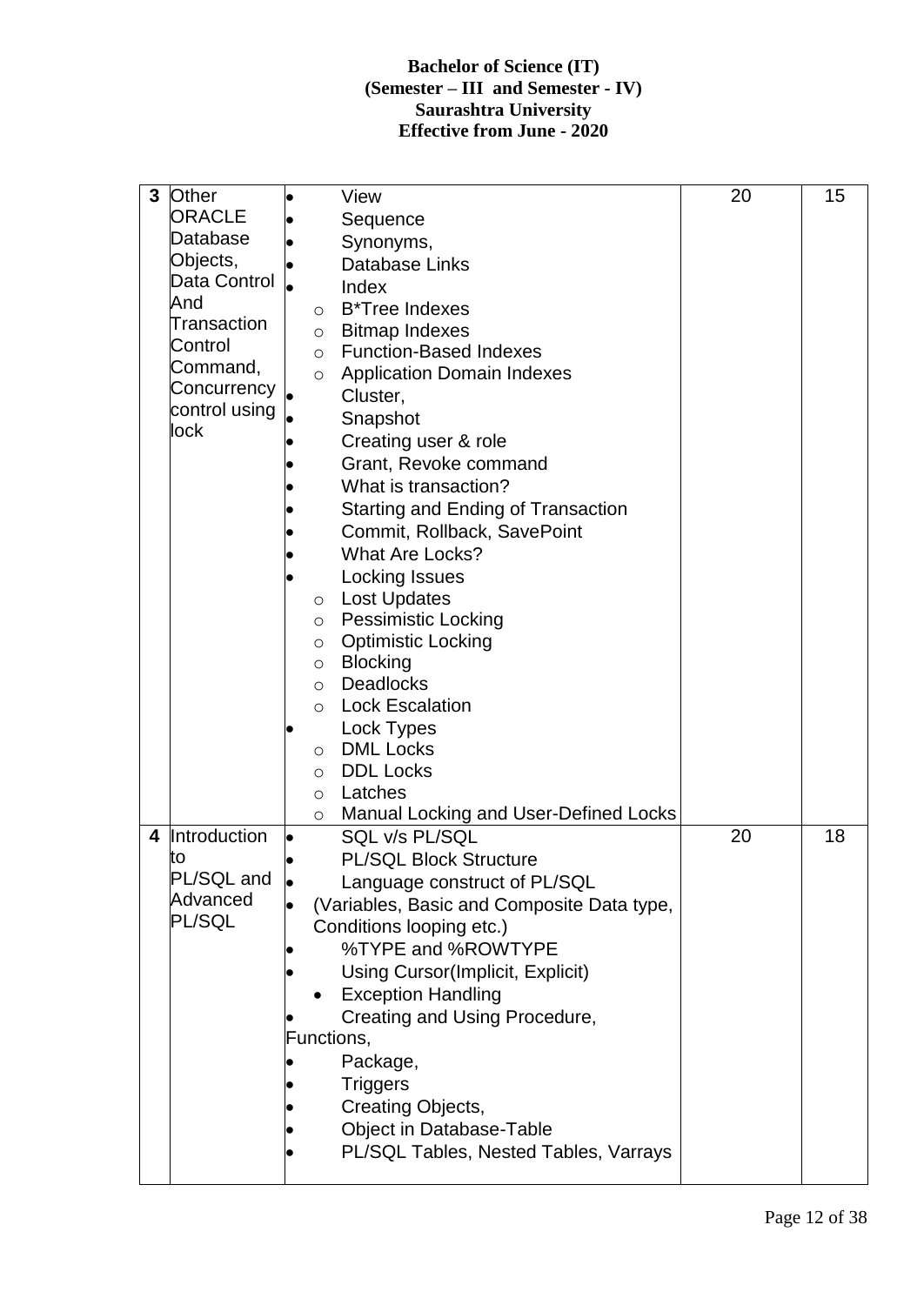| Oracle<br>5<br>Database<br>$\circ$ | Instance Architecture<br>Database Processes | 20  | 9  |
|------------------------------------|---------------------------------------------|-----|----|
| Structure and                      | o Memory Structure.                         |     |    |
| Storage,<br>$\circ$                | Data files                                  |     |    |
| Database                           | Creating & Altering Database                |     |    |
| Resource                           | Opening & shutdown Database                 |     |    |
| Management                         | <b>Initialization Parameter</b>             |     |    |
| and Task                           | Control Files, Redo Logs files              |     |    |
| Scheduling                         | Tablespace (Create, Alter, Drop)            |     |    |
|                                    | Rollback Segment (Create, Alter)            |     |    |
|                                    | (System & Transaction RBS)                  |     |    |
|                                    | <b>Oracle Blocks</b>                        |     |    |
|                                    | Import                                      |     |    |
|                                    | Export                                      |     |    |
|                                    | SQL*Loader                                  |     |    |
|                                    | <b>Managing Automated Database</b>          |     |    |
|                                    | <b>Maintenance Tasks</b>                    |     |    |
|                                    | <b>Managing Resources with Oracle</b>       |     |    |
|                                    | Database Resource Manager                   |     |    |
|                                    | <b>Oracle Scheduler Concepts</b>            |     |    |
| $\bullet$                          | Scheduling Jobs with Oracle Scheduler       |     |    |
|                                    | <b>Administering Oracle Scheduler</b>       |     |    |
| Total                              |                                             | 100 | 60 |

Students seminar - 5 Lectures. Expert Talk - 5 Lectures (Managing a Multitenant Environment using Oracle 12c) Students Test - 5 Lectures. **TOTAL LECTURES 60+15=75**

#### **Reference Books:**

- 1. Oracle Database 12c The Complete Reference (Oracle Press) by Bob Bryla , Kevin Loney – Oracle Press
- 2. Oracle Database 12c SQL Jason Price Oracle Press
- 3. Oracle Database 12c PL/SQL Programming by McLaughlin Oracle Press
- 4. SQL,PL/SQL The programming Lang.Of Oracle Ivan Bayross BPB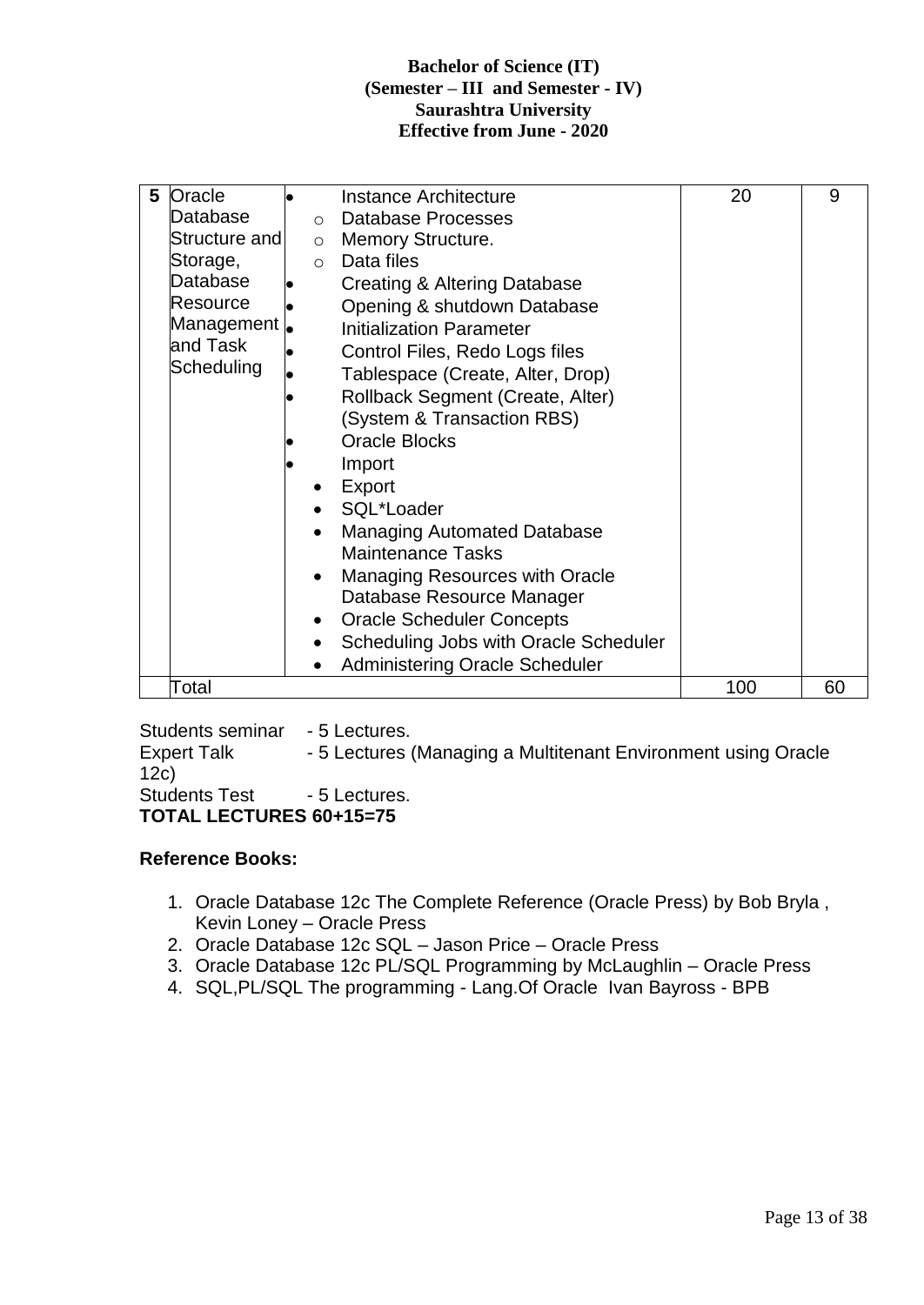|                  | CS-16: Web development using Joomla! CMS                         |                                                                                                                                                                                                                                                                                                                                                                                                                                                                                                                                                                                                                                                                                                                            |                  |       |  |
|------------------|------------------------------------------------------------------|----------------------------------------------------------------------------------------------------------------------------------------------------------------------------------------------------------------------------------------------------------------------------------------------------------------------------------------------------------------------------------------------------------------------------------------------------------------------------------------------------------------------------------------------------------------------------------------------------------------------------------------------------------------------------------------------------------------------------|------------------|-------|--|
| No.              | <b>Topic</b>                                                     | <b>Details</b>                                                                                                                                                                                                                                                                                                                                                                                                                                                                                                                                                                                                                                                                                                             | <b>Marks</b>     | Min.  |  |
|                  |                                                                  |                                                                                                                                                                                                                                                                                                                                                                                                                                                                                                                                                                                                                                                                                                                            | weight<br>In $%$ | Lect. |  |
| 1                | Object<br>Oriented<br>Programming<br>and MVC<br><b>Structure</b> | - Advance Concept of OOP<br><b>Class</b><br>Properties<br><b>Class Constants</b><br><b>Autoloading Classes</b><br><b>Constructors and Destructors</b><br><b>Visibility</b><br>Object Inheritance<br>Scope Resolution Operator (::)<br><b>Static Keyword</b><br><b>Class Abstraction</b><br>Object Interfaces<br>Namespace<br>Interface<br>$\bullet$<br><b>Traits</b><br>Anonymous classes<br>Overloading<br><b>Object Iteration</b><br><b>Magic Methods</b><br><b>Final Keyword</b><br><b>Object Cloning</b><br><b>Comparing Objects</b><br><b>Type Hinting</b><br>Late Static Bindings<br>Objects and references<br><b>Object Serialization</b><br>- Mysql Database handling with pdo<br>(insert, update, select, delete) | 20               | 12    |  |
| $\boldsymbol{2}$ | Introduction                                                     | - What is Content Management System<br>(CMS)?<br>- Introduction of Joomla! [1]<br>- Joomla! Core Features [2]<br>- Advantages & Disadvantages of Joomla!<br><b>CMS</b><br>- Understand How Joomla! Works                                                                                                                                                                                                                                                                                                                                                                                                                                                                                                                   | 20               | 12    |  |
|                  | Installation &<br>Configuration                                  | - Technical Requirements for Joomla! [4]<br>- Installation of Joomla! [5]<br>- Joomla! Directory & file structure.<br>- Dashboard overview                                                                                                                                                                                                                                                                                                                                                                                                                                                                                                                                                                                 |                  |       |  |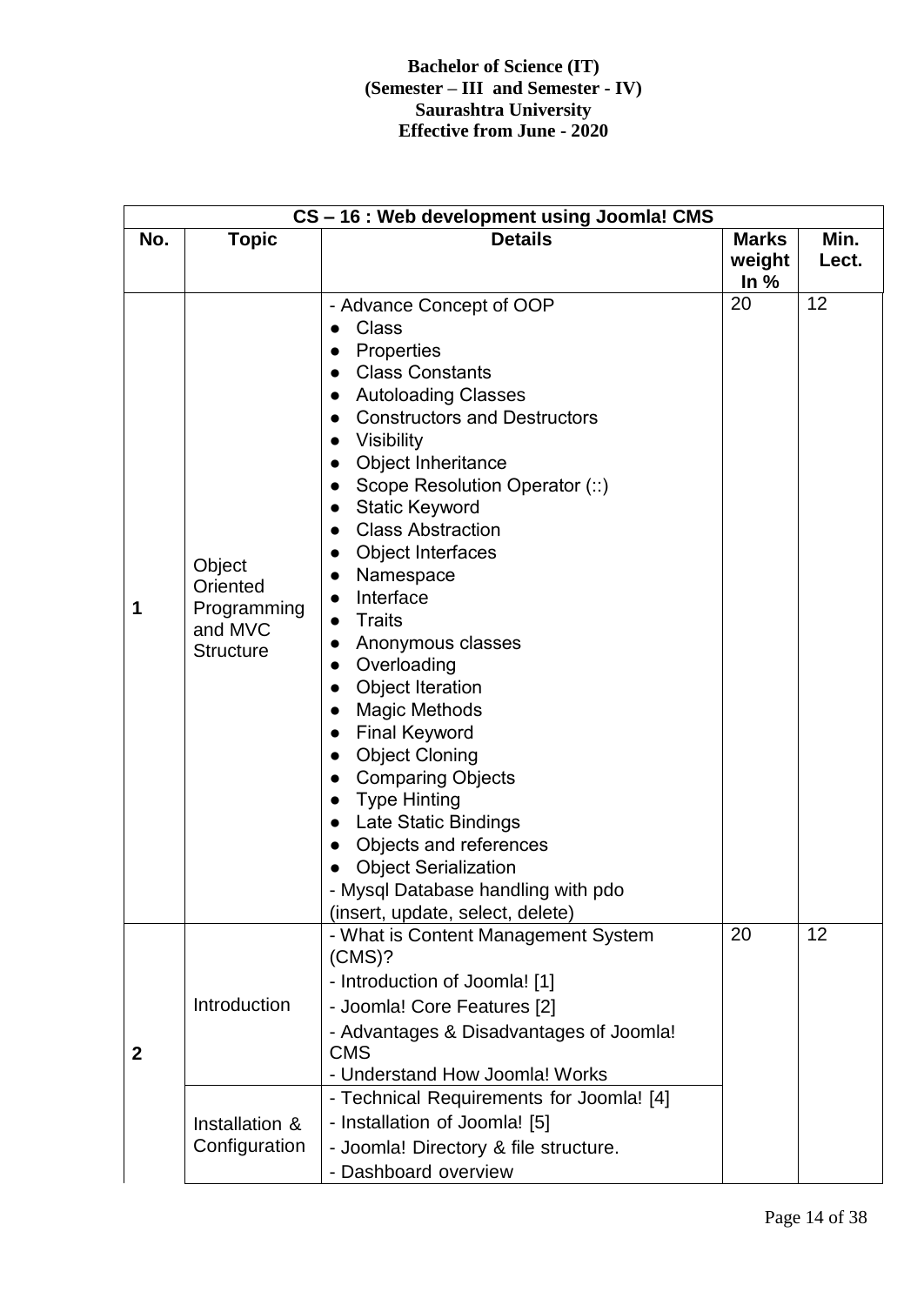|   |                | - How to add, edit, delete, publish and                                  |    |    |
|---|----------------|--------------------------------------------------------------------------|----|----|
|   |                | batch process category and content.                                      |    |    |
|   |                | - User Manager, Groups and Access Levels.                                |    |    |
|   |                | - Global Configurations (Site, System, Server,                           |    |    |
|   |                | <b>Permissions and Text</b>                                              |    |    |
|   |                | Filters)                                                                 |    |    |
|   |                | - Joomla! Update                                                         |    |    |
|   |                | <b>Liver Update</b>                                                      |    |    |
|   |                | <b>Upload &amp; Update</b><br>$\bullet$                                  |    |    |
|   |                | - Understanding Banners, Contacts, News                                  |    |    |
|   |                | Feed and Smart Search.                                                   |    |    |
|   |                | - Database Structure                                                     |    |    |
|   |                | - Understanding Joomla! templates [6]                                    |    |    |
|   |                | - Typical Template Directory Structure                                   |    |    |
|   |                | - Template directories                                                   |    |    |
|   |                | - Example structure with files                                           |    |    |
|   |                | - Template files                                                         |    |    |
|   | Templates      | - XML Format                                                             |    |    |
|   |                | - Basic Details                                                          |    |    |
|   |                | - Folder Structure                                                       |    |    |
|   |                | - Module Positions                                                       |    |    |
|   |                | - Languages                                                              |    |    |
|   |                | - Parameters                                                             |    |    |
|   | Component      | - What is a Joomla! Component? [7]                                       |    |    |
|   |                | - Introduction to MVC (Model, View,<br>Controller)                       |    |    |
| 3 |                | - Understanding Joomla! Component                                        | 20 | 12 |
|   |                | Framework                                                                |    |    |
|   |                | - Accessing a Joomla! Component                                          |    |    |
|   |                | - Joomla! MVC Basic Directory Structure                                  |    |    |
|   |                | - What is Joomla! Modules? [8]                                           |    |    |
|   | <b>Modules</b> | - How to install and Publish modules.                                    |    |    |
|   |                | - Understanding Module Positions.                                        |    |    |
|   |                | - Using core joomla! Modules.<br>- What is plugin? [9]                   |    |    |
|   |                | - How to install and enable plugin.                                      |    |    |
|   |                | - Plugin Types (Authentication, Captcha,                                 |    |    |
|   | Plugins        |                                                                          |    |    |
|   |                | Content, Editors, Extensions, Finder, Quick                              |    |    |
|   |                | Icons, System, User)                                                     |    |    |
|   |                | - Plugin Events for each plugin type<br>- Custom Plugin Types and Events |    |    |
|   |                |                                                                          |    |    |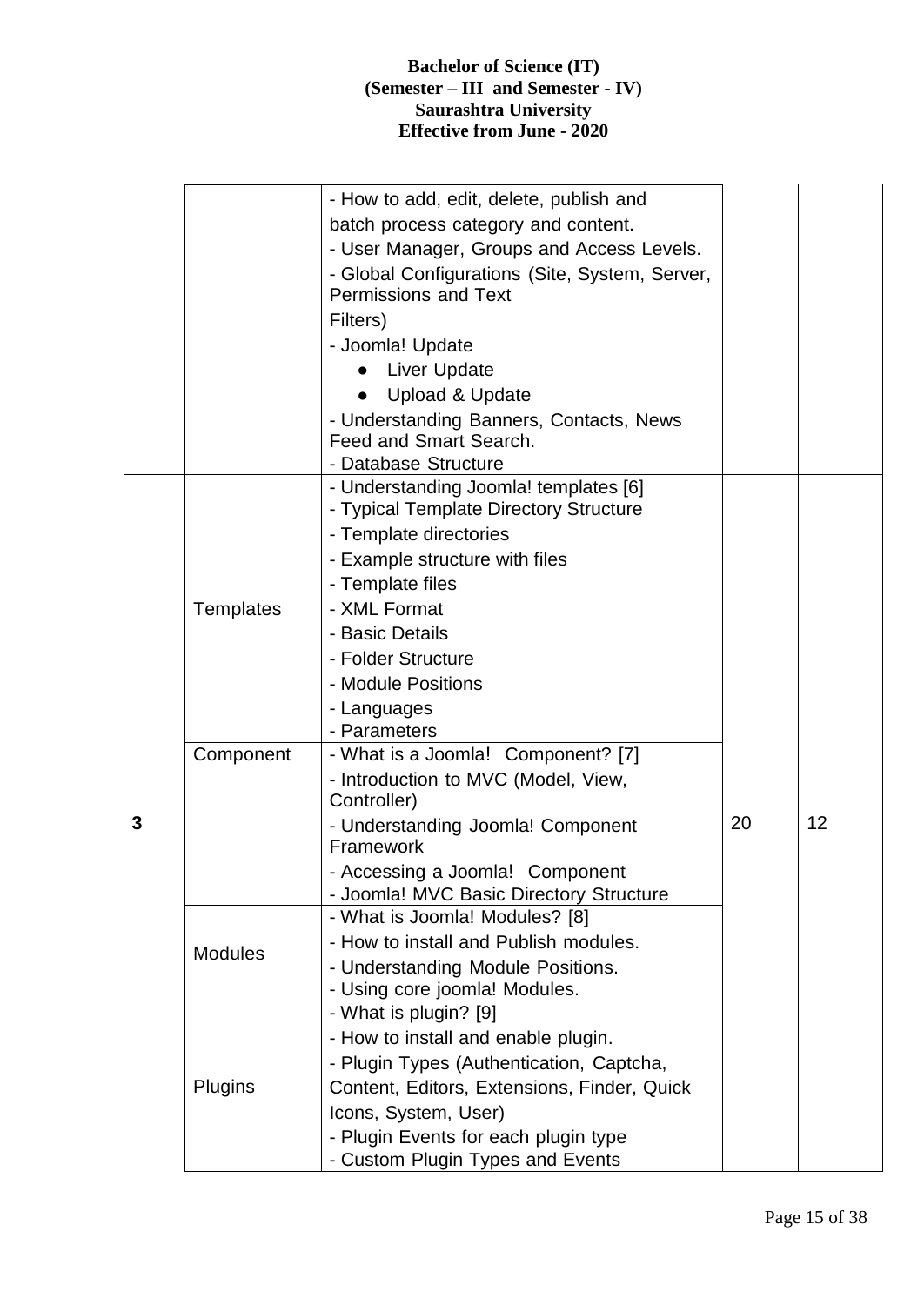|        |                                          | - Introduction [10] [11]                     | 20 | 12 |
|--------|------------------------------------------|----------------------------------------------|----|----|
|        | <b>Basic</b>                             | - Development of a Basic Component           |    |    |
|        | Development                              | - Adding a view to the site part             |    |    |
|        | Developing a                             | - Adding a menu type to the site part        |    |    |
|        | <b>MVC</b>                               | - Adding a model to the site part            |    |    |
|        | Component                                | - Adding a variable request in the menu type |    |    |
| 4<br>5 |                                          | - Using the database                         |    |    |
|        |                                          | - Basic backend                              |    |    |
|        |                                          | - Introduction [12]                          |    |    |
|        |                                          | - File Structure                             |    |    |
|        |                                          | - Creating mod_helloworld.php                |    |    |
|        | Module                                   | - Creating helper.php                        |    |    |
|        |                                          | - Creating tmpl/default.php                  |    |    |
|        |                                          | - Creating mod_helloworld.xml                |    |    |
|        |                                          | - Conclusion                                 |    |    |
|        | - File structure<br>Developing<br>Plugin | - Introduction [13]                          |    |    |
|        |                                          |                                              |    |    |
|        |                                          | - Creating the Installation file             |    |    |
|        |                                          | - Creating the plugin                        |    |    |
|        |                                          | - Using plugin in your code                  |    |    |
|        | Developing                               | - Introduction [14]                          |    |    |
|        |                                          | - Setting up a directory structure           |    |    |
|        |                                          | - Creating a basic templateDetails.xml file  |    |    |
|        |                                          | - Creating a basic index.php file            |    |    |
|        |                                          | - 1 Begin                                    |    |    |
|        |                                          | - 2 Head                                     |    |    |
|        |                                          | - 3 Body Section                             |    |    |
|        | Template                                 | - 3.1 Module Positions                       |    |    |
|        |                                          | - 4 End                                      |    |    |
|        |                                          | - 5 Custom Images                            |    |    |
|        |                                          | - 6 Custom CSS                               |    |    |
|        |                                          | - Testing the template                       |    |    |
|        |                                          | - Packaging the template for installation    |    |    |
|        |                                          | - Conclusion                                 |    |    |
|        |                                          | Advance Component Development [10] [11]      | 20 | 12 |
|        |                                          | - Adding language management                 |    |    |
|        | Advanced                                 | - Adding backend actions                     |    |    |
|        | Development                              | - Adding decorations to the backend          |    |    |
|        |                                          | - Adding verifications                       |    |    |
|        |                                          | - Adding categories                          |    |    |
|        |                                          | - Adding configuration                       |    |    |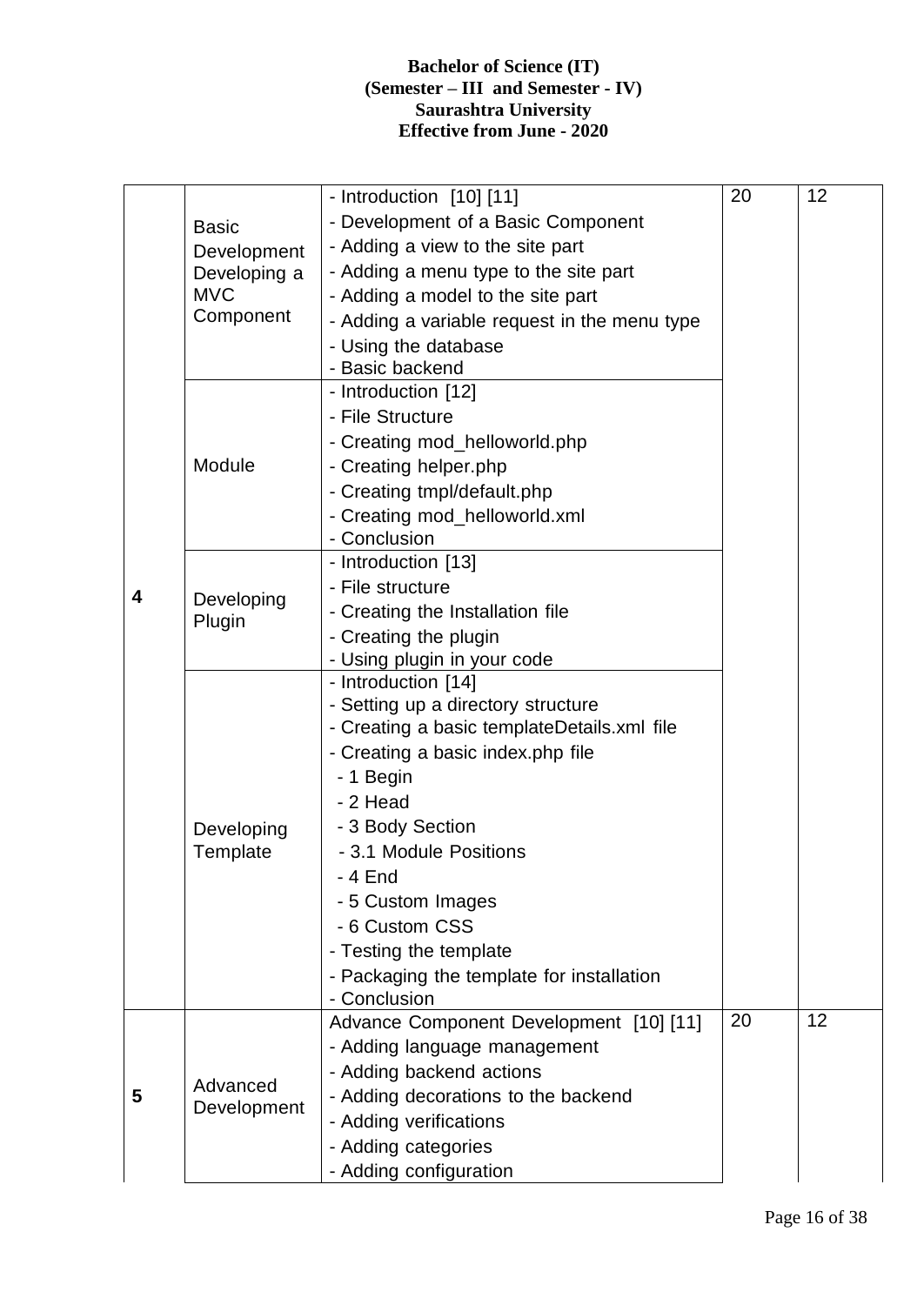|  |               | - Adding ACL                                        |     |    |
|--|---------------|-----------------------------------------------------|-----|----|
|  |               | Supporting plugins in your component [15]           |     |    |
|  |               | - Background                                        |     |    |
|  |               | - Joomla! Observer Implementation                   |     |    |
|  |               | - Why Become A Communicator                         |     |    |
|  |               | - Implementation                                    |     |    |
|  |               | - How To Become A Communicator                      |     |    |
|  |               | - How To Trigger Events                             |     |    |
|  |               | - Caveats                                           |     |    |
|  |               | - You Are Defining An API                           |     |    |
|  |               | - Load The Right Plugin Group                       |     |    |
|  |               | - What is the Joomla! Framework? [16]               |     |    |
|  |               | - Get the Sample Application                        |     |    |
|  |               | - Why build a Joomla! Framework?                    |     |    |
|  | Joomla!       | - What is the Framework good for?                   |     |    |
|  |               | - Framework Architecture                            |     |    |
|  |               | - What does the Joomla! Framework mean for          |     |    |
|  | Framework     | you?                                                |     |    |
|  |               | - Why should I consider using the Joomla!           |     |    |
|  |               | Framework?                                          |     |    |
|  |               | - I know PHP already. Why should I use this         |     |    |
|  |               | framework?                                          |     |    |
|  |               | - As a Joomla! CMS User. How will I be<br>affected? |     |    |
|  |               | - What is Joomla! 4 [17]                            |     |    |
|  |               | - Why the transformation in Joomla 4?               |     |    |
|  |               | - Improvements in Joomla admin workflow.            |     |    |
|  |               | - An evolution in Joomla code.                      |     |    |
|  | Joomla! 4 and | - Orthogonal Component Structure                    |     |    |
|  | <b>Future</b> | - Strict MVC Implementation.                        |     |    |
|  |               | - Frontend and Backend Template                     |     |    |
|  |               | Improvements using Bootstrap 4.                     |     |    |
|  |               | - Joomla! 4 and Joomla! Framework.                  |     |    |
|  |               | <b>TOTAL:</b>                                       | 100 | 60 |

Students seminar - 5 Lectures. Expert Talk - 5 Lectures Students Test **- 5 Lectures**. **TOTAL LECTURES 60+15=75**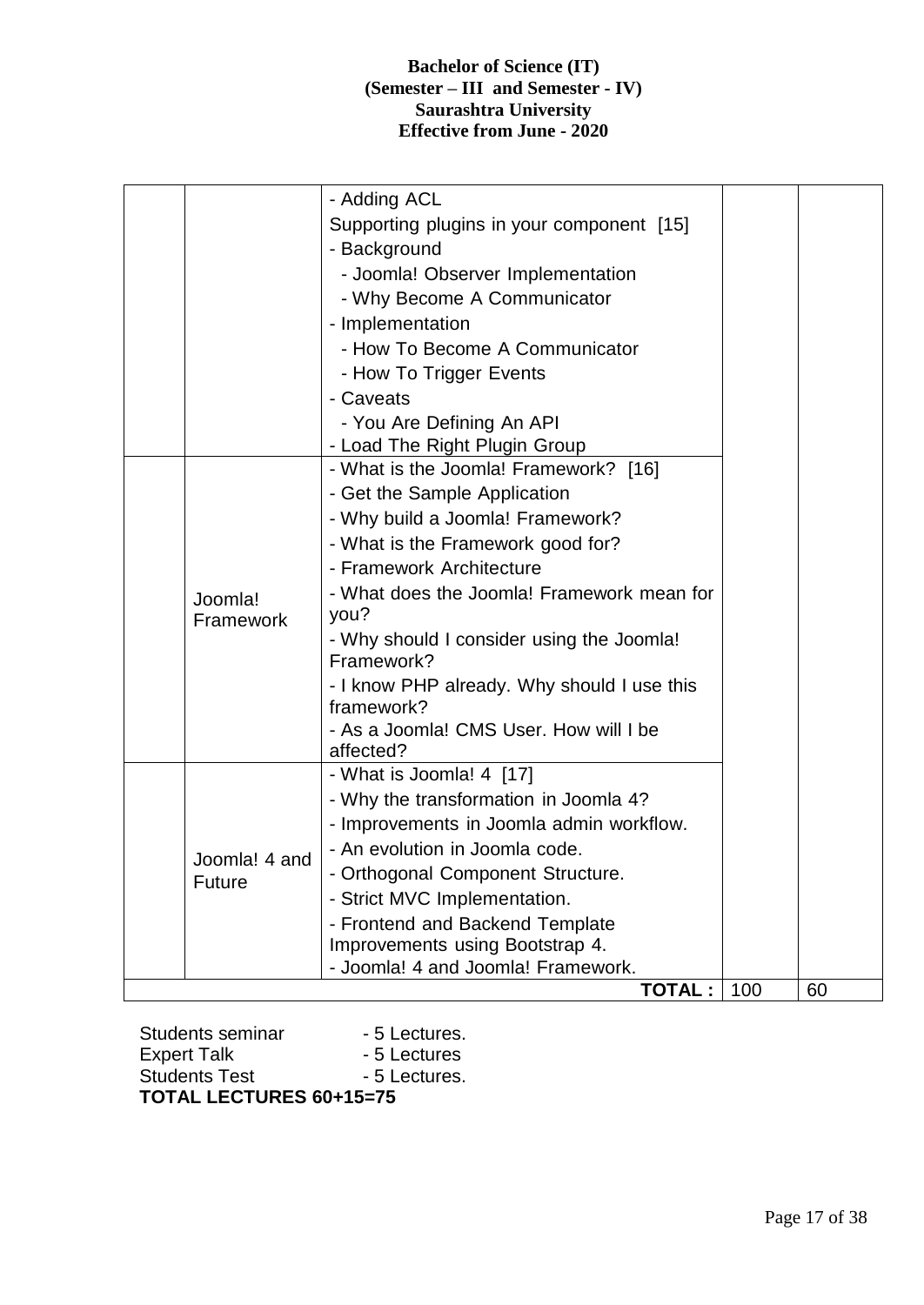#### **References**

- 1. https://www.joomla.org/about-joomla.html
- 2. https://www.joomla.org/core-features.html
- 3. https://docs.joomla.org/Portal:Beginners
- 4. https://downloads.joomla.org/technical-requirements
- 5. https://docs.joomla.org/J3.x:Installing\_Joomla
- 6. https://docs.joomla.org/Understanding\_Joomla!\_templates

7.https://docs.joomla.org/Absolute\_Basics\_of\_How\_a\_Component\_Functons#Joo mla.21\_Component\_Framework\_Explained

- 8. https://docs.joomla.org/Module
- 9. https://docs.joomla.org/Plugin
- 10. https://docs.joomla.org/J3.x:Developing\_an\_MVC\_Component
- 11. https://github.com/joomla-extensions/boilerplate

12.

https://docs.joomla.org/J3.x:Creating\_a\_simple\_module/Developing\_a\_Basic\_Mo dule

- 13. https://docs.joomla.org/J3.x:Creating a Plugin for Joomla
- 14. https://docs.joomla.org/Creating\_a\_basic\_Joomla!\_template
- 15. https://docs.joomla.org/Supporting\_plugins\_in\_your\_component
- 16. https://framework.joomla.org/
- 17. https://developer.joomla.org/news/620-joomla-4-working-group.html

#### **Training Videos for reference**

https://community.joomla.org/joomla-training.html

#### **Books**

- 1. Joomla! 3 Beginner's Guide Second Edition by Eric Tiggeler Year 2015
- 2. Programming Joomla Plugins by Jisse Reitsma Year 2015
- 3. Joomla! 3 Template Essentials by Pawel Frankowski Year 2015
- 4. Foundations of Joomla! by B. M. Harwani Year 2015

#### **Official Joomla! Books from Joomla! Press**

- 1. Joomla!® 3 Explained: Your Step-by-Step Guide by Stephen Burge
- 2. The Official Joomla! Book (2nd Edition) by Jennifer Marriott
- 3. Joomla! Programming by Mark Dexter and Louis Landry
- 4. Joomla! Templates by Angie Radtke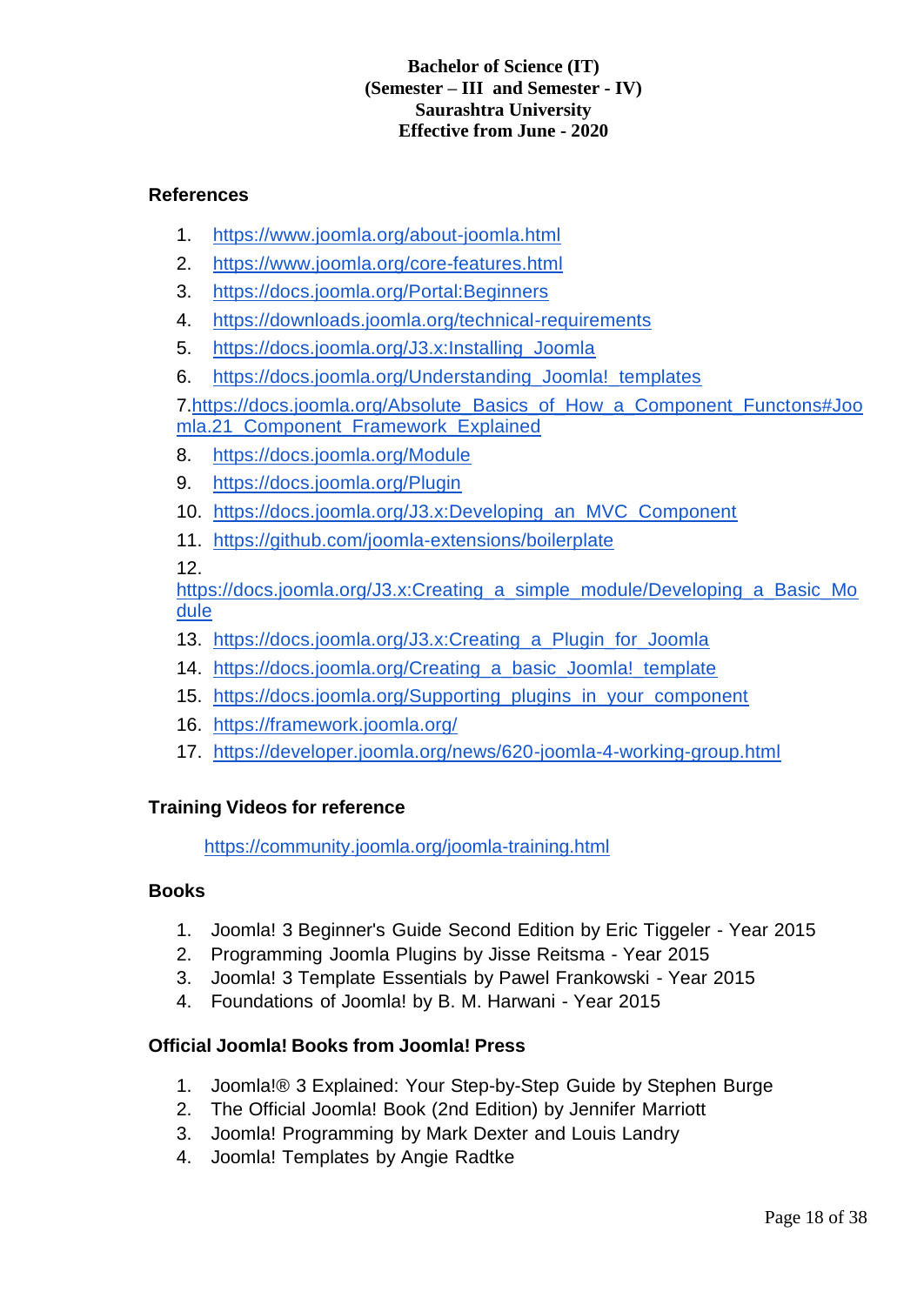| $CS-17$ : Practical Based On $CS - 13$ & $CS - 14$ |                         |              |  |  |
|----------------------------------------------------|-------------------------|--------------|--|--|
| <b>Sessions</b>                                    | <b>Topics</b>           | <b>Marks</b> |  |  |
|                                                    | $\triangleleft$ CS – 13 | 50           |  |  |
|                                                    | $\triangleleft$ CS – 14 | 50           |  |  |

**Note : Each session is of 3 hours for the purpose of practical examination.**

| CS-18 : Practical And Viva Based On CS - 15 & CS - 16 |                         |              |  |  |
|-------------------------------------------------------|-------------------------|--------------|--|--|
| <b>Sessions</b>                                       | <b>Topics</b>           | <b>Marks</b> |  |  |
|                                                       | $\triangleleft$ CS – 15 | 50           |  |  |
|                                                       | $\triangle$ CS – 16     | 50           |  |  |

**Note : Each session is of 3 hours for the purpose of practical examination.**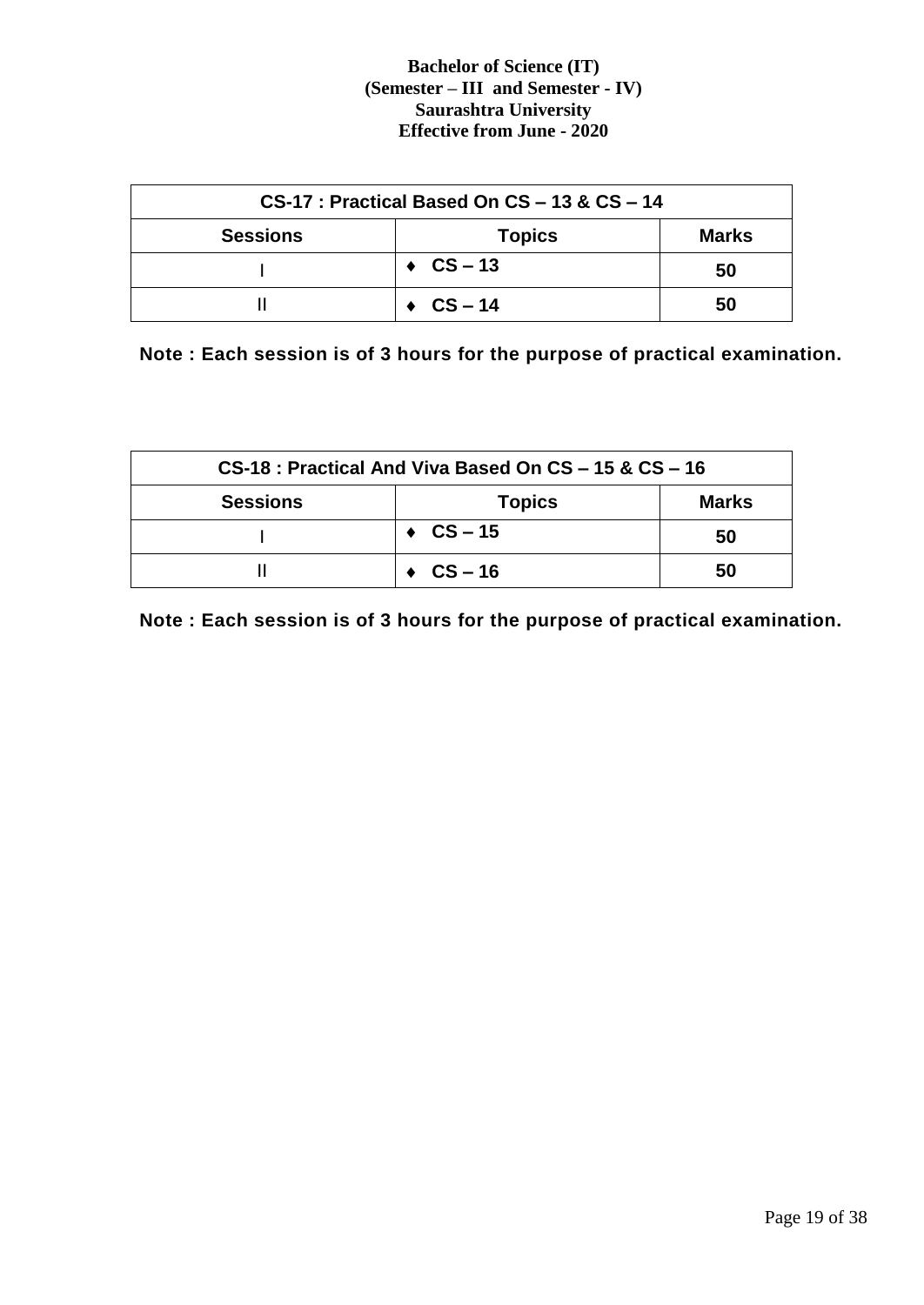|                | B.Sc.(I.T.) (Semester - IV)                                           |                                           |               |  |  |
|----------------|-----------------------------------------------------------------------|-------------------------------------------|---------------|--|--|
| <b>SR.NO</b>   | <b>SUBJECT</b>                                                        | NO. OF<br><b>LECT. PER</b><br><b>WEEK</b> | <b>CREDIT</b> |  |  |
| 1              | $CS - 19$<br>Programming with JAVA                                    | 5                                         | 5             |  |  |
| $\overline{2}$ | $CS - 20$<br>Programming with C#                                      | 5                                         | 5             |  |  |
| 3              | $CS - 21$<br>Network Technology and<br>Administration                 | 5                                         | 5             |  |  |
| $\overline{4}$ | $CS -22$<br><b>Operating Systems</b><br>Concepts With Unix /<br>Linux | 5                                         | 5             |  |  |
| 5              | $CS - 23$<br>Practical (Based On CS-<br>19, CS-22)                    | 5                                         | 5             |  |  |
| 6              | $CS - 24$<br>Practical (Based On CS-<br>(20)                          | 5                                         | 5             |  |  |
|                | <b>Total credit</b>                                                   |                                           | 30            |  |  |

Note:

- 1. Credit of each subject is 5. Total credit of semester is 30.
- 2. Total marks of each theory paper are 100 (university examination 70 marks + internal examination 30 marks).
- 3. Total marks of each practical paper are 100. No internal examination marks in practical papers.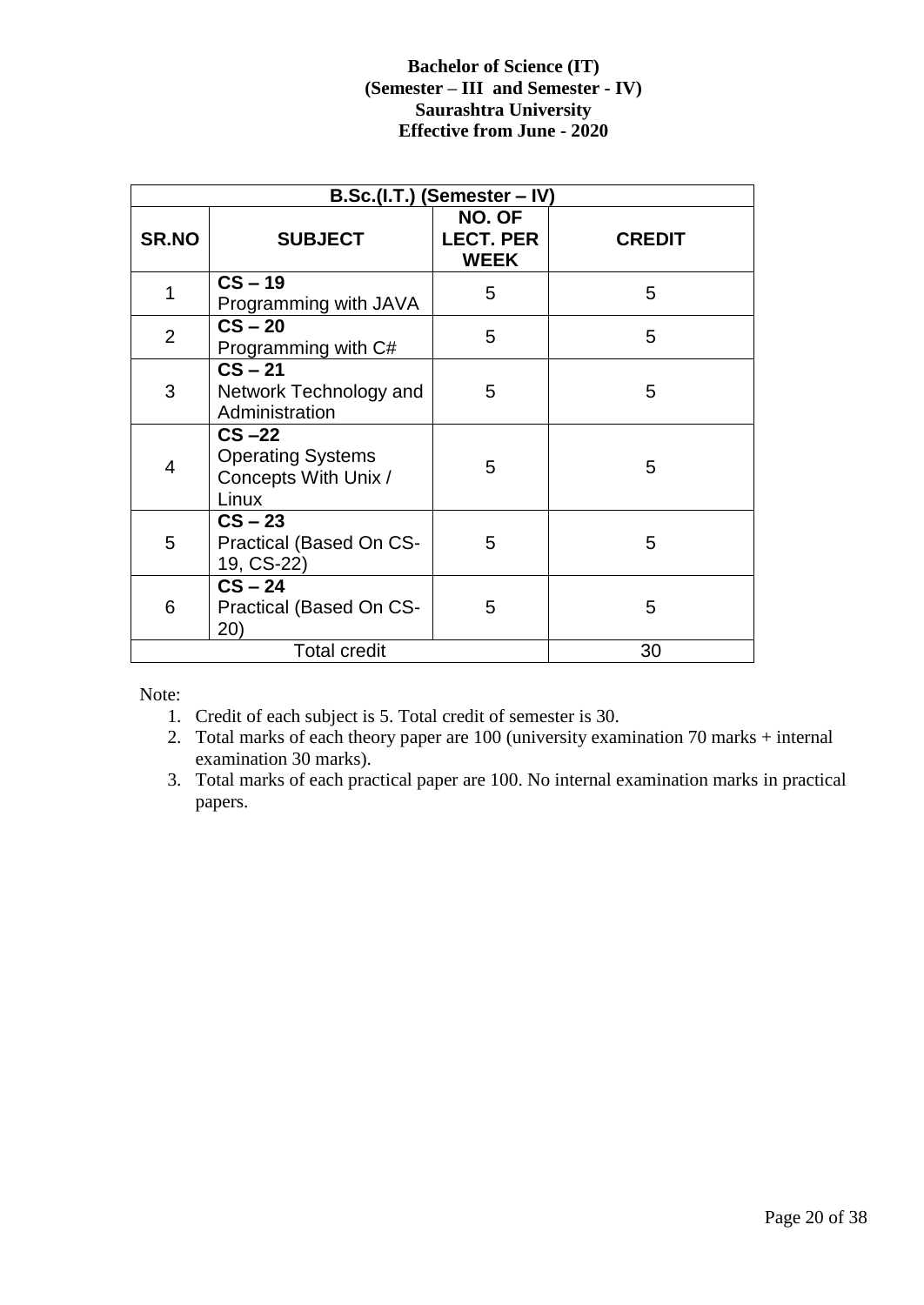|              | CS-19 PROGRAMMING WITH JAVA                                                                           |                                                                                                                                                                                                                                                                                                                                                                                                                                                                                                                                                                                                                                                                                                                                                                                                                                                                                                                                                                                                                                                                                                                                                                                                                              |                                  |             |  |
|--------------|-------------------------------------------------------------------------------------------------------|------------------------------------------------------------------------------------------------------------------------------------------------------------------------------------------------------------------------------------------------------------------------------------------------------------------------------------------------------------------------------------------------------------------------------------------------------------------------------------------------------------------------------------------------------------------------------------------------------------------------------------------------------------------------------------------------------------------------------------------------------------------------------------------------------------------------------------------------------------------------------------------------------------------------------------------------------------------------------------------------------------------------------------------------------------------------------------------------------------------------------------------------------------------------------------------------------------------------------|----------------------------------|-------------|--|
| <b>No</b>    | <b>Topics</b>                                                                                         | <b>Details</b>                                                                                                                                                                                                                                                                                                                                                                                                                                                                                                                                                                                                                                                                                                                                                                                                                                                                                                                                                                                                                                                                                                                                                                                                               | <b>Marks</b><br>weight<br>In $%$ | Min<br>Lec. |  |
| $\mathbf{1}$ | History,<br><b>Introduction</b><br>and<br>Language<br>Basics,<br><b>Classes and</b><br><b>Objects</b> | History and Features of Java<br>$\bullet$<br><b>Java Editions</b><br>JDK, JVM and JRE<br><b>JDK Tools</b><br>$\bullet$<br>Compiling and Executing basic Java<br>Program<br>Java IDE (Netbeans and Eclipse)<br>$\bullet$<br>Data Type (Integer, Float, Character,<br>$\bullet$<br>Boolean)<br>Java Tokens (Keyword, Literal,<br>$\bullet$<br>Identifier, Whitespace, Separators,<br>Comments, Operators)<br>Operators (Arithmetic, Relational,<br>$\bullet$<br>Boolean Logical, Bitwise Logical,<br>Assignment, Unnary, Shift, Special<br>operators)<br>Java Keywords (assert, strictfp, enum)<br>$\bullet$<br><b>Type Casting</b><br>$\bullet$<br>Decision Statements (if, switch)<br>$\bullet$<br>Looping Statements (for, while,<br>dowhile)<br>Jumping Statements (break, continue,<br>$\bullet$<br>return)<br>Array (One Dim., Rectangular, Jagged)<br>$\bullet$<br><b>Command Line Argument Array</b><br>$\bullet$<br>OOP Concepts (Class, Object,<br>Encapsulation, Inheritance,<br>Polymorphism)<br>Creating and using Class with members<br>Constructor<br>finalize() method<br><b>Static and Non-Static Members</b><br>Overloading (Constructor & Method)<br>VarArgs<br>IIB (Instance Initialization Block) in Java | 20                               | 8           |  |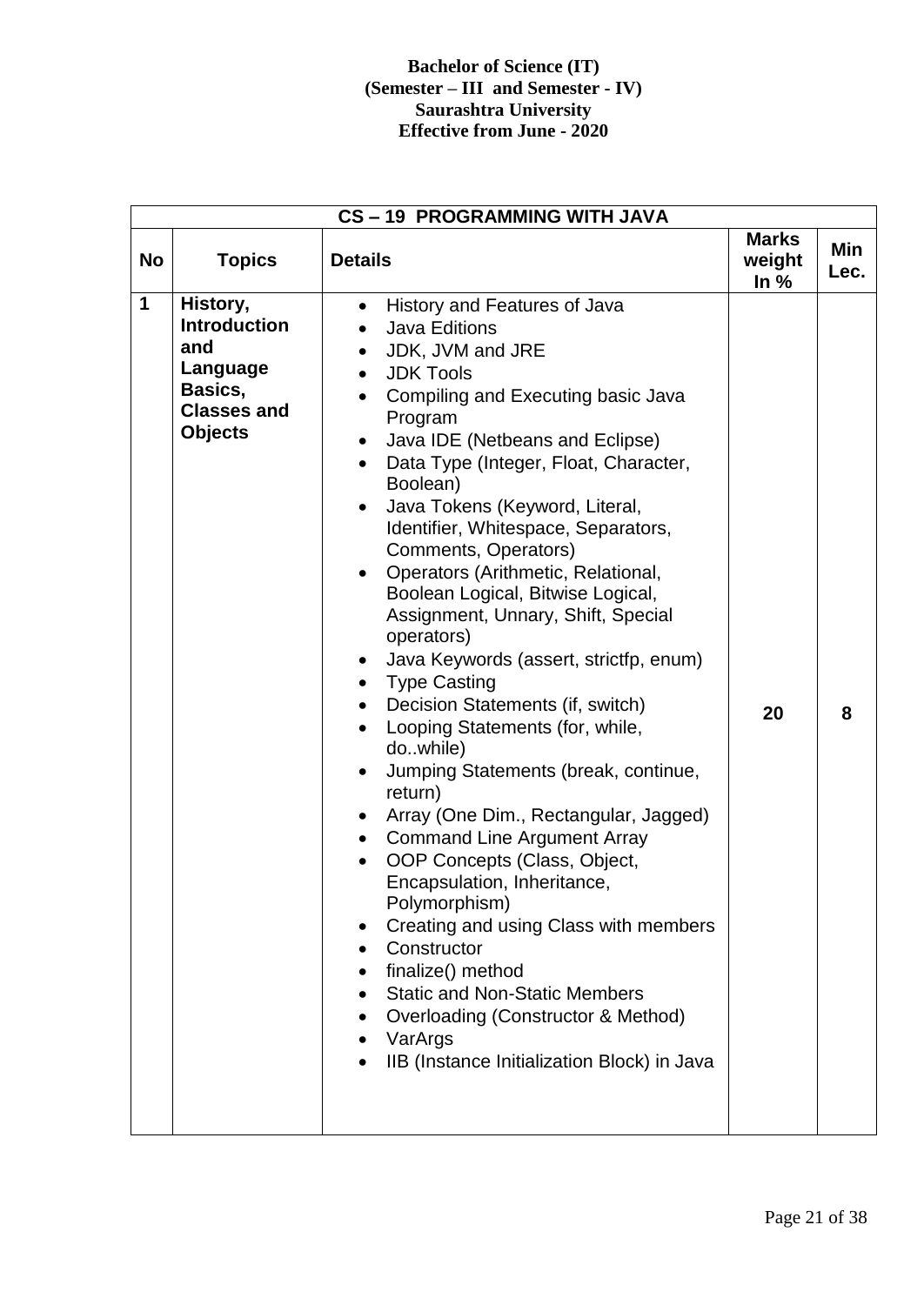| $\overline{2}$<br>Universal Class (Object Class)<br>Inheritance,<br>$\overline{\phantom{a}}$<br>Java Packages<br>Access Specifiers (public, private,<br>$\blacksquare$<br>protected, default, private protected)<br>Doing Inheritance<br>$\overline{\phantom{a}}$<br>Constructors in inheritance<br><b>Method Overriding</b><br>$\blacksquare$<br>Interface, Object Clonning<br>$\overline{\phantom{a}}$<br><b>Nested and Inner Class</b><br><b>Abstract and Final Class</b><br>$\overline{\phantom{a}}$<br>Normal import and Static Import<br>$\blacksquare$<br>Introduction to Java API Packages and imp.<br>$\overline{\phantom{a}}$<br><b>Classes</b><br>$\circ$ java.lang<br>o java.util<br>java.io<br>$\circ$<br>20<br>$\circ$ java.net<br>o java.awt<br>$\circ$ java.awt.event<br>java.applet<br>$\circ$<br>java.swing<br>$\circ$<br>java.lang Package Classes (Math, Wrapper<br>Classes, String, String Buffer)<br>java.util Package Classes (Random, Date,<br>GregorianCalendar, Vector, HashTable,<br>StringTokenizer, Collections in Java -<br>Linked List, SortedSet, Stack, Queue, Map)<br>Creating and Using UserDefined package<br>۰<br>and sub-package | 15 |
|------------------------------------------------------------------------------------------------------------------------------------------------------------------------------------------------------------------------------------------------------------------------------------------------------------------------------------------------------------------------------------------------------------------------------------------------------------------------------------------------------------------------------------------------------------------------------------------------------------------------------------------------------------------------------------------------------------------------------------------------------------------------------------------------------------------------------------------------------------------------------------------------------------------------------------------------------------------------------------------------------------------------------------------------------------------------------------------------------------------------------------------------------------------------|----|
|------------------------------------------------------------------------------------------------------------------------------------------------------------------------------------------------------------------------------------------------------------------------------------------------------------------------------------------------------------------------------------------------------------------------------------------------------------------------------------------------------------------------------------------------------------------------------------------------------------------------------------------------------------------------------------------------------------------------------------------------------------------------------------------------------------------------------------------------------------------------------------------------------------------------------------------------------------------------------------------------------------------------------------------------------------------------------------------------------------------------------------------------------------------------|----|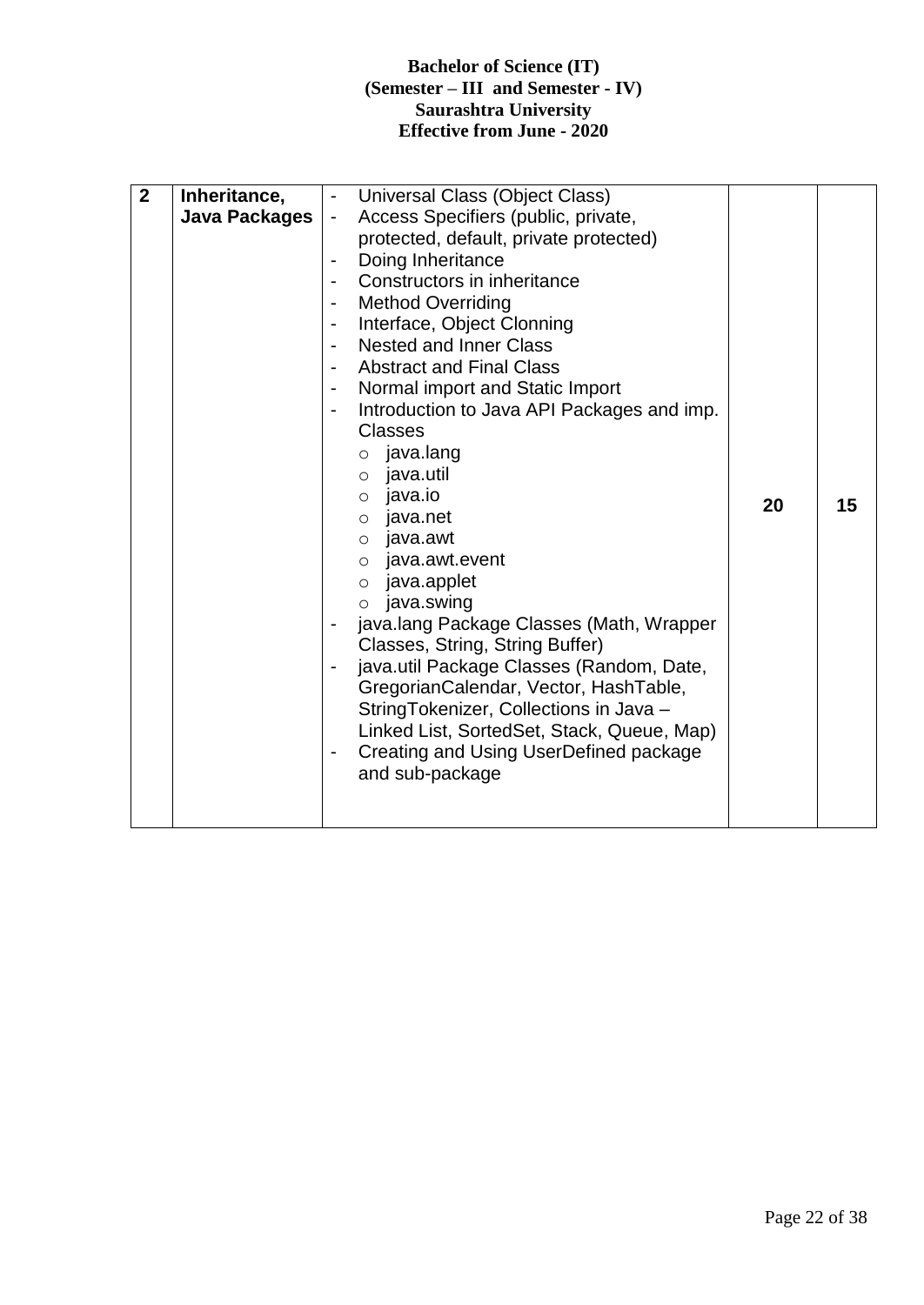| $\overline{\mathbf{3}}$ | <b>Exception</b><br><b>Handling</b><br>and<br><b>Threading</b><br><b>Streams (Input</b><br>and Output) | Introduction to exception handling<br>$\qquad \qquad \blacksquare$<br>try, catch, finally, throw, throws<br>$\qquad \qquad \blacksquare$<br>Creating user defined Exception class<br>$\overline{\phantom{0}}$<br>Thread and its Life Cycle (Thread States)<br>$\blacksquare$<br>Thread Class and its methods<br>$\qquad \qquad \blacksquare$<br>Synchronization in Multiple Threads<br>$\qquad \qquad \blacksquare$<br>(Multithreading)<br>Deamon Thread, Non-Deamon Thread<br>$\overline{a}$<br>Stream and its types (Input, Output,<br>$\overline{\phantom{a}}$<br>Character, Byte)<br>File and RandomAccessFile Class<br>$\overline{\phantom{a}}$<br>Reading and Writing through Character<br>Stream Classes (FileReader,<br>BufferedReader, FileWriter, BufferedWriter)<br>Reading and Writing through Byte Stream<br>$\blacksquare$<br>Classes (InputStream, FileInputStream,<br>BufferedInputStream, DataInputStream,<br>OutputStream, FileOutputStream,<br>BufferedOutputStream, DataOutputStream)<br><b>StreamTokenizer Class</b><br>$\overline{\phantom{a}}$<br>Piped Streams, Bridge Classes:<br>InputStreamReader and<br>OutputStreamWriter<br>ObjectInputStream, ObjectOutputStream<br>$\qquad \qquad \blacksquare$ | 20 | 13 |
|-------------------------|--------------------------------------------------------------------------------------------------------|---------------------------------------------------------------------------------------------------------------------------------------------------------------------------------------------------------------------------------------------------------------------------------------------------------------------------------------------------------------------------------------------------------------------------------------------------------------------------------------------------------------------------------------------------------------------------------------------------------------------------------------------------------------------------------------------------------------------------------------------------------------------------------------------------------------------------------------------------------------------------------------------------------------------------------------------------------------------------------------------------------------------------------------------------------------------------------------------------------------------------------------------------------------------------------------------------------------------------------|----|----|
| $\overline{\mathbf{4}}$ | Applets,<br>Layout<br><b>Managers</b>                                                                  | Introduction to Applet<br>$\overline{\phantom{a}}$<br><b>Applet Life Cycle</b><br>$\overline{\phantom{0}}$<br>Implement & Executing Applet with<br>$\qquad \qquad \blacksquare$<br><b>Parameters</b><br>Graphics class<br>$\overline{\phantom{a}}$<br>FlowLayout<br>$\overline{\phantom{a}}$<br>BorderLayout<br>CardLayout<br>GridLayout<br>$\overline{\phantom{0}}$<br>GridBagLayout with GridBagConstraints<br>$\overline{\phantom{a}}$<br>Intro. to BoxLayout, SprigLayout,<br>$\blacksquare$<br>GroupLayout<br>Using NO LAYOUT Manager<br>$\qquad \qquad \blacksquare$                                                                                                                                                                                                                                                                                                                                                                                                                                                                                                                                                                                                                                                      | 20 | 9  |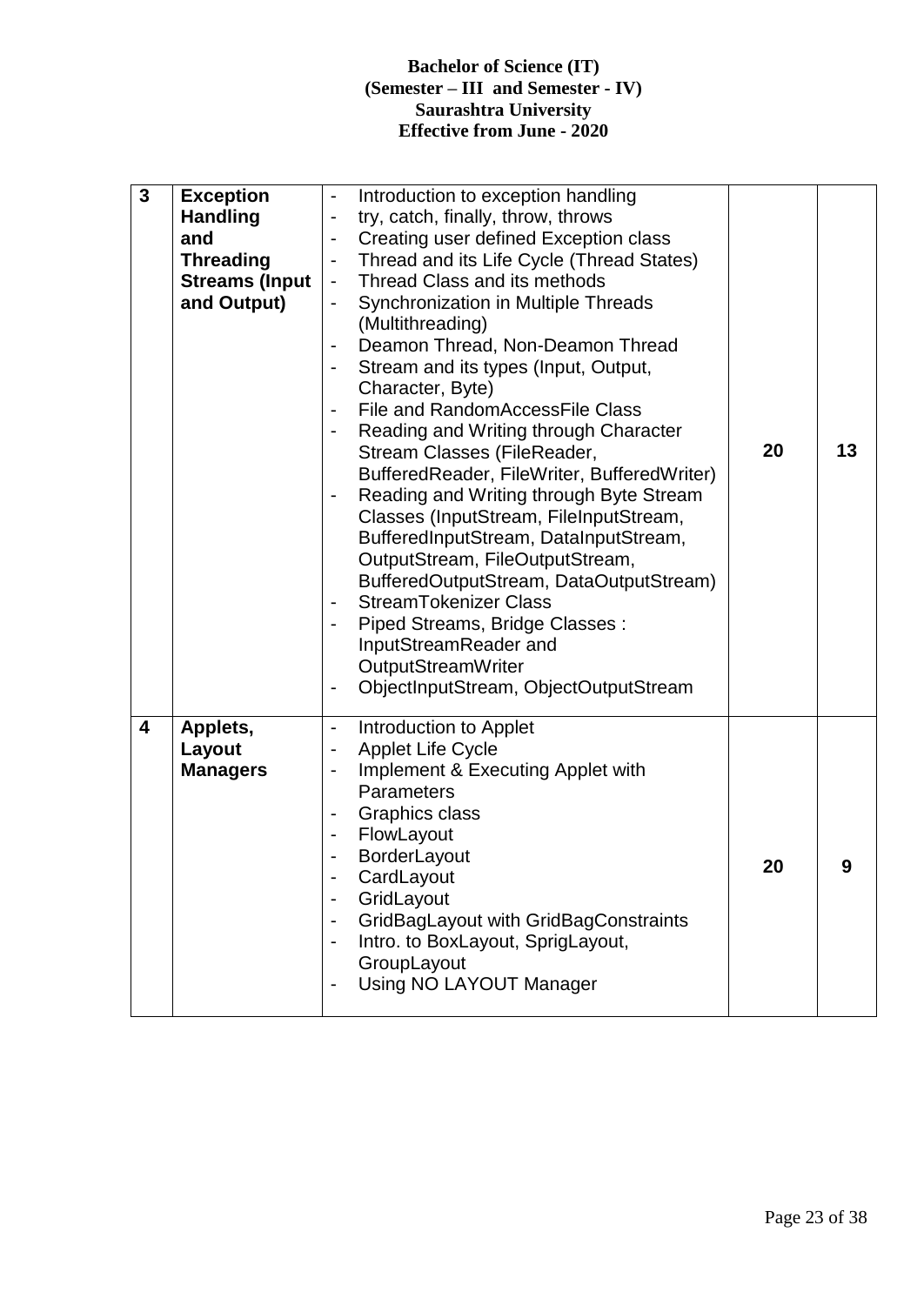| 5 | <b>GUI using</b><br><b>SWING, Event</b><br><b>Handling</b> | Introduction to AWT and Swing<br>$\overline{\phantom{a}}$<br>Difference Between AWT and Swing<br>$\overline{\phantom{a}}$<br>Components<br><b>Swing Components</b><br>o JFrame, JPanel<br>$\circ$ JLabel, JButton, JRadioButton,<br>JCheckBox, JProgressBar,<br>JFileChooser,<br>○ JTextField, JPasswordField, JTextArea<br>O JScrollBar, JComboBox, JList<br>o Menus (JMenuBar, JMenu,<br>JMenuItem)<br>Introduction to Event Handling<br>$\qquad \qquad \blacksquare$<br><b>Event Delegation Model</b><br><b>Event Packages</b><br>$\blacksquare$<br>o AWT Event Package<br><b>Swing Event Package</b><br>$\circ$<br>Event Classes (ActionEvent, ItemEvent,<br>FocusEvent, MouseEvent,<br>AdjustmentEvent, MouseWheelEvent,<br>TextEvent, WindowEvent, etc.)<br>Listener Interfaces (ActionListener,<br>$\qquad \qquad \blacksquare$ | 20  | 15 |
|---|------------------------------------------------------------|----------------------------------------------------------------------------------------------------------------------------------------------------------------------------------------------------------------------------------------------------------------------------------------------------------------------------------------------------------------------------------------------------------------------------------------------------------------------------------------------------------------------------------------------------------------------------------------------------------------------------------------------------------------------------------------------------------------------------------------------------------------------------------------------------------------------------------------|-----|----|
|   |                                                            | ItemListener, FocusListener,<br>AdjustmentListener KeyListener,<br>MouseListener, MoutMotionListener,<br>TextListener, WindowListener, etc.)<br>Adaptor Classes (FocusAdaptor,<br>$\overline{\phantom{0}}$<br>KeyAdaptor, MouseAdaptor,<br>MouseMotionAdaptor)<br><b>Total</b>                                                                                                                                                                                                                                                                                                                                                                                                                                                                                                                                                         | 100 | 60 |

Students seminar - 5 Lectures. Expert Talk - 5 Lectures Students Test - 5 Lectures. **TOTAL LECTURES 60+15=75**

#### **Reference Books:**

- 1. Java: A Beginner's Guide Jul 2014 by Herbert Schildt
- 2. Java Programming (Oracle Press) by Poornachandra Sarang
- 3. Java The Complete Reference, 8th Edition –by Herbert Schildt
- 4. Ivor Horton's "Beginning Java 2" JDK 5 Edition, Wiley Computer Publishing.
- 5. Ken Arnold, James Gosling, David Holmes, "The Java Programming Language", Addison-Wesley Pearson Education.
- 6. Cay Horstmann, "Big Java", Wiley Computer publishing  $(2^{nd}$  edition 2006).
- 7. James Gosling, Bill Joy, Guy Steele, Gilad Bracha, "The Java Langauge Specifications", Addison-Wesley Pearson Education (3rd edition) Download at http://docs.oracle.com/javase/specs/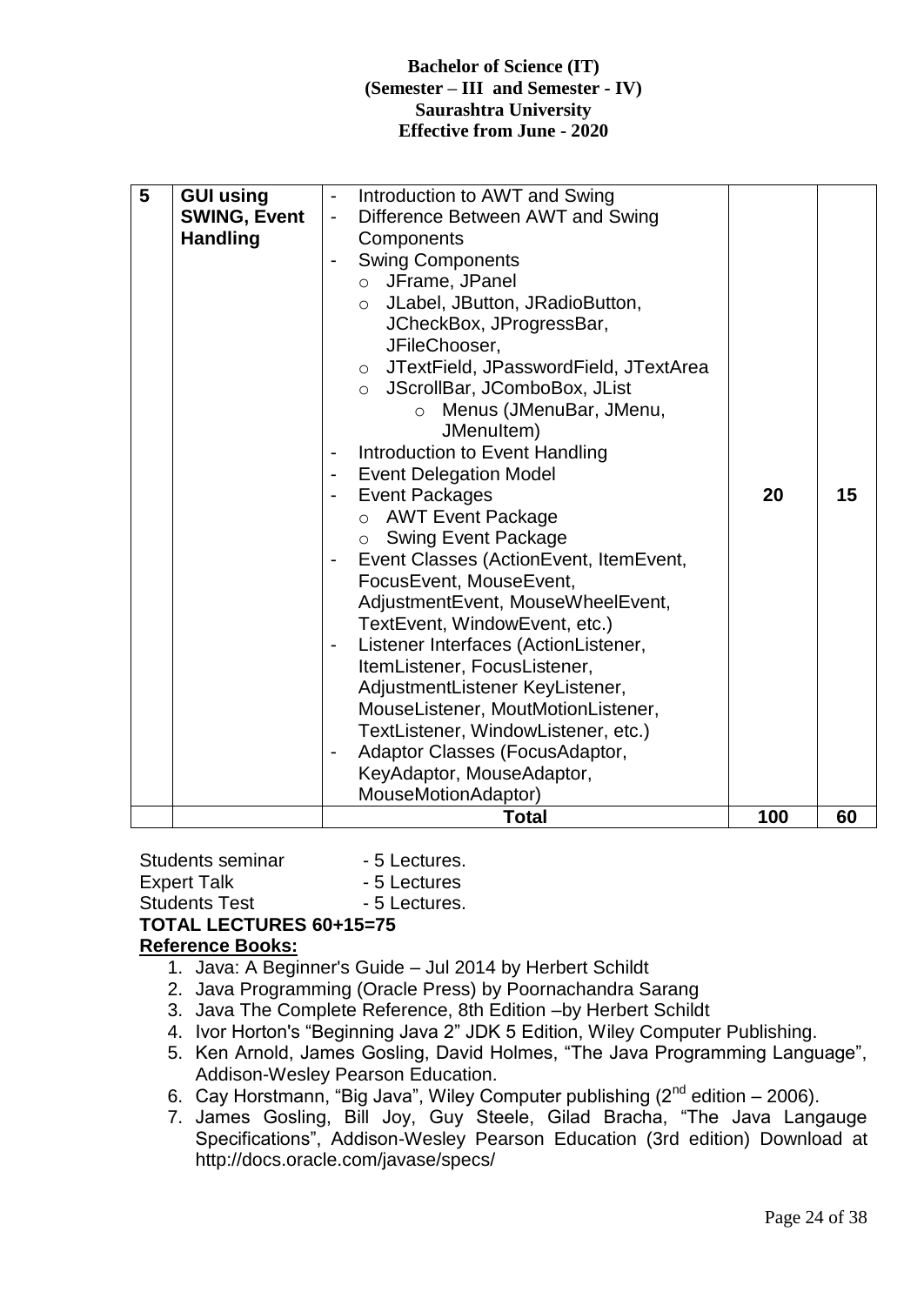|             | CS-20 PROGRAMMING WITH C#                                                           |                                                                                                                                                                                                                                                                                                                                                                                                                                                                                                                                                                                                                                                      |                                |             |  |  |  |
|-------------|-------------------------------------------------------------------------------------|------------------------------------------------------------------------------------------------------------------------------------------------------------------------------------------------------------------------------------------------------------------------------------------------------------------------------------------------------------------------------------------------------------------------------------------------------------------------------------------------------------------------------------------------------------------------------------------------------------------------------------------------------|--------------------------------|-------------|--|--|--|
| <b>No</b>   | <b>Topics</b>                                                                       | <b>Details</b>                                                                                                                                                                                                                                                                                                                                                                                                                                                                                                                                                                                                                                       | <b>Marks</b><br>weight In<br>% | Min<br>Lec. |  |  |  |
| $\mathbf 1$ | <b>.NET Framework</b><br>and<br><b>Visual Studio IDE,</b><br><b>Language Basics</b> | Introduction to .NET Framework<br>Features / Advantages<br>CLR, CTS and CLS<br><b>BCL / FCL / Namespaces</b><br>Assembly and MetaData<br>JIT and types<br>Managed Code and Unmanaged<br>Code<br>Introduction to .NET Framework and<br><b>IDE</b> versions<br>Different components (windows) of<br><b>IDE</b><br>Types of Projects in IDE (Console,<br>Windows, Web, Setup, etc.)<br>Data Types (Value Type &<br>Reference Type)<br>Boxing and UnBoxing<br>Operators (Arithmetic, Relational,<br>Bitwise, etc.)<br>Arrays (One Dimensional,<br>Rectangular, Jagged)<br>Decisions (If types and switch case)<br>Loops (for, while, do. while, foreach) | 20                             | 11          |  |  |  |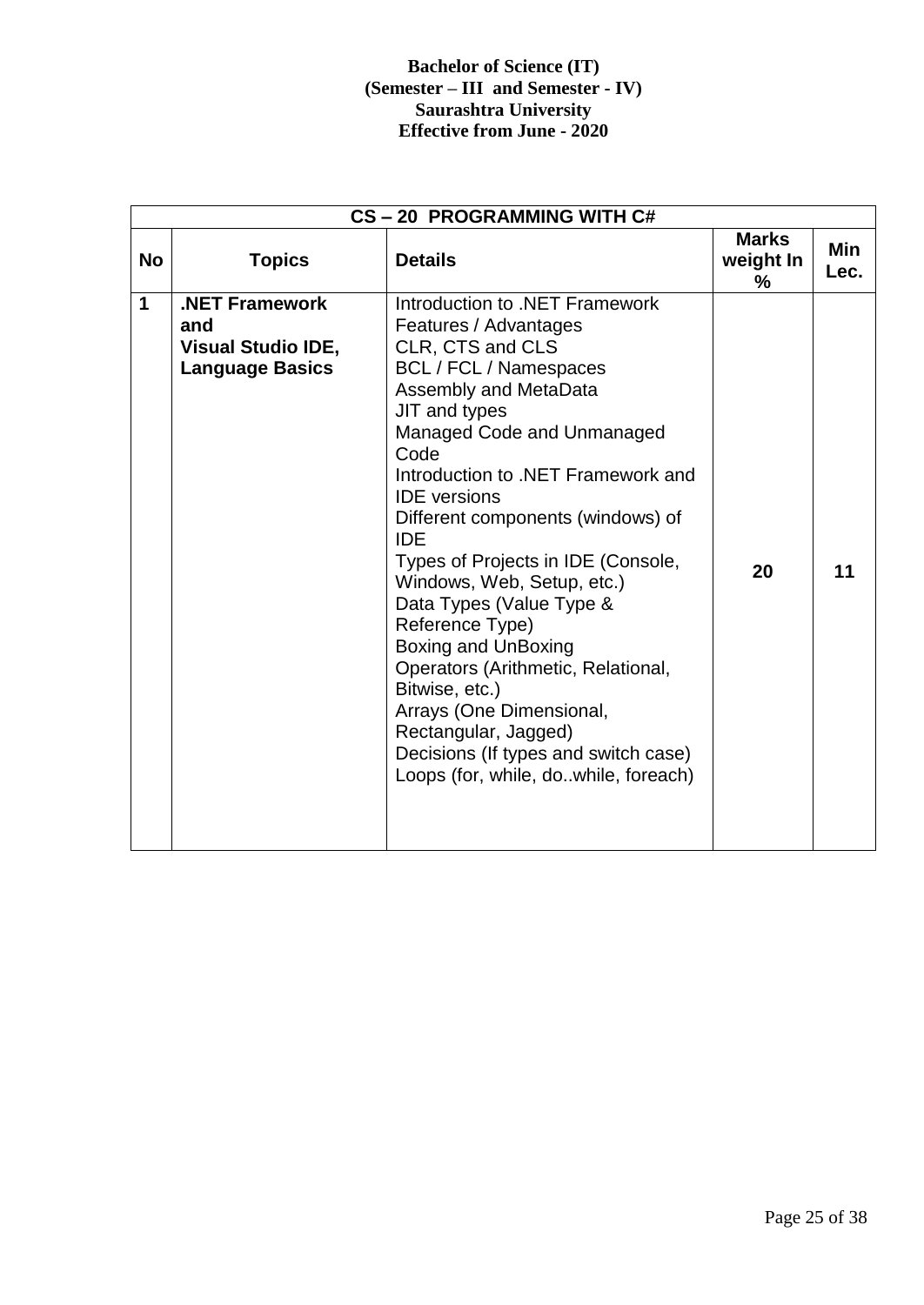| $\overline{2}$ | <b>Class and Inheritance</b><br>Property, Indexer,<br>Pointers,<br>Delegates,<br>Event,<br><b>Collections</b> | Concept of Class, Object,<br>Encapsulation, Inheritance,<br>Polymorphism<br><b>Creating Class and Objects</b><br>Methods with "ref" and "out"<br>parameters<br><b>Static and Non-Static Members</b><br>Constructors<br><b>Overloading Constructor, Method</b><br>and Operator<br>Inheritance<br><b>Sealed Class &amp; Abstract Class</b><br><b>Overriding Methods</b><br>Interface inheritance<br><b>Creating and using Property</b><br>Creating and using Indexer<br>Creating and using Pointers (unsafe<br>concept)<br>Creating and using Delegates (Single<br>/ Multicasting)<br>Creating and using Events with<br><b>Event Delegate</b><br>Collections (ArrayList, HashTable, | 20 | 15 |
|----------------|---------------------------------------------------------------------------------------------------------------|-----------------------------------------------------------------------------------------------------------------------------------------------------------------------------------------------------------------------------------------------------------------------------------------------------------------------------------------------------------------------------------------------------------------------------------------------------------------------------------------------------------------------------------------------------------------------------------------------------------------------------------------------------------------------------------|----|----|
| 3.             | <b>Windows</b>                                                                                                | Stack, Queue, SortedList) and their<br>differences.<br><b>Creating windows Application</b>                                                                                                                                                                                                                                                                                                                                                                                                                                                                                                                                                                                        |    |    |
|                | Programming                                                                                                   | MessageBox class with all types of<br>Show() method<br>Basic Introduction to Form and<br>properties<br>Concept of adding various Events<br>with event parameters<br><b>Different Windows Controls</b><br><b>Button</b><br>Label<br><b>TextBox</b><br><b>RadioButton</b><br>CheckBox<br>ComboBox<br>ListBox<br>PictureBox<br><b>ScrollBar</b><br><b>TreeView</b><br>Menu (MenuStrip,<br>ContextMenuStrip)<br><b>ToopStrip</b><br>Timer                                                                                                                                                                                                                                             | 20 | 15 |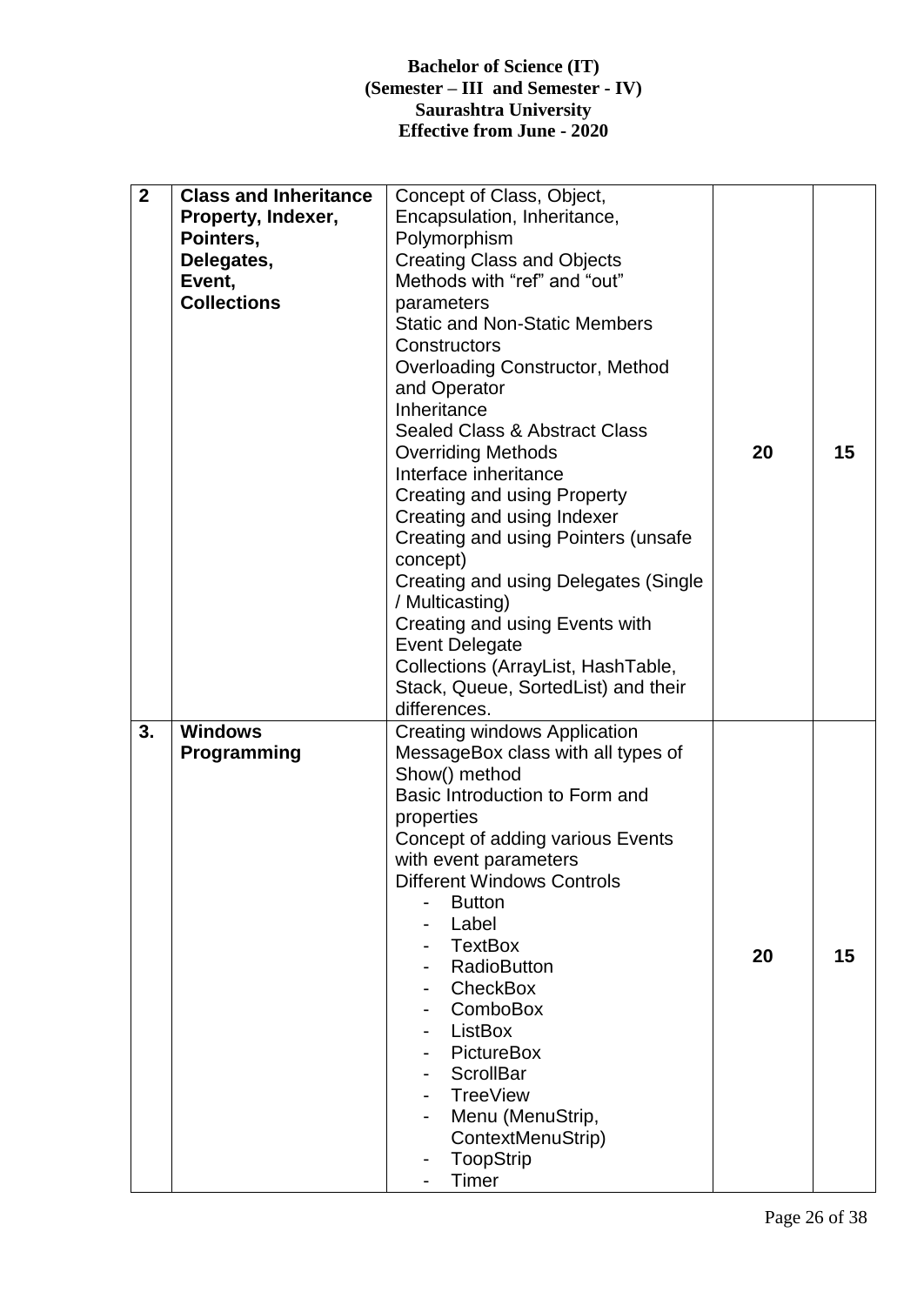|                         |                         | Panel and GroupBox<br>$\blacksquare$ |     |    |
|-------------------------|-------------------------|--------------------------------------|-----|----|
|                         |                         | Dialog Boxes (ColorDialog,           |     |    |
|                         |                         | FontDialog, SaveFileDialog and       |     |    |
|                         |                         | OpenFileDialog)                      |     |    |
|                         |                         | <b>MDI Concept with MDI Notepad</b>  |     |    |
|                         |                         | Concept of Inheriting Form           |     |    |
| $\overline{\mathbf{4}}$ | <b>Database</b>         | Concept of Connected and             |     |    |
|                         | <b>Programming with</b> | <b>Disconnected Architecture</b>     |     |    |
|                         | <b>ADO.NET</b>          | Data Providers in ADO.NET            |     |    |
|                         |                         | <b>Connection Object</b>             |     |    |
|                         |                         | <b>Connected Architecture</b>        |     |    |
|                         |                         | Command                              |     |    |
|                         |                         | <b>DataReader</b>                    |     |    |
|                         |                         | <b>Disconnected Architecture</b>     |     |    |
|                         |                         | <b>DataAdapter</b>                   | 20  | 11 |
|                         |                         | <b>DataSet</b>                       |     |    |
|                         |                         | <b>DataTable</b>                     |     |    |
|                         |                         | <b>DataRow</b>                       |     |    |
|                         |                         | <b>DataColumn</b>                    |     |    |
|                         |                         | <b>DataRelation</b>                  |     |    |
|                         |                         | <b>DataView</b>                      |     |    |
|                         |                         | Data Binding                         |     |    |
|                         |                         | <b>GridView Programming</b>          |     |    |
| 5                       | <b>User Controls</b>    | <b>Creating User Control with</b>    |     |    |
|                         | (Components),           | Property                             |     |    |
|                         | <b>Crystal Reports,</b> | Method                               |     |    |
|                         | <b>Setup Project</b>    | Event                                |     |    |
|                         |                         | <b>Using User Control in Windows</b> |     |    |
|                         |                         | Projects as component,               |     |    |
|                         |                         | <b>Creating Crystal Reports</b>      |     |    |
|                         |                         | <b>Types of Reports</b>              | 20  | 8  |
|                         |                         | <b>Report Sections</b>               |     |    |
|                         |                         | Formula, Special Fiend and           |     |    |
|                         |                         | <b>Summary in Report</b>             |     |    |
|                         |                         | <b>Types of Setup Projects</b>       |     |    |
|                         |                         | <b>Creating Setup Project</b>        |     |    |
|                         |                         | File System Editor                   |     |    |
|                         |                         | <b>User Interface Editor</b>         |     |    |
|                         |                         | <b>Launch Conditions Editor</b>      |     |    |
|                         |                         | <b>Total</b>                         | 100 | 60 |

| Students seminar     | - 5 Lectures |
|----------------------|--------------|
| <b>Expert Talk</b>   | - 5 Lectures |
| <b>Students Test</b> | - 5 Lectures |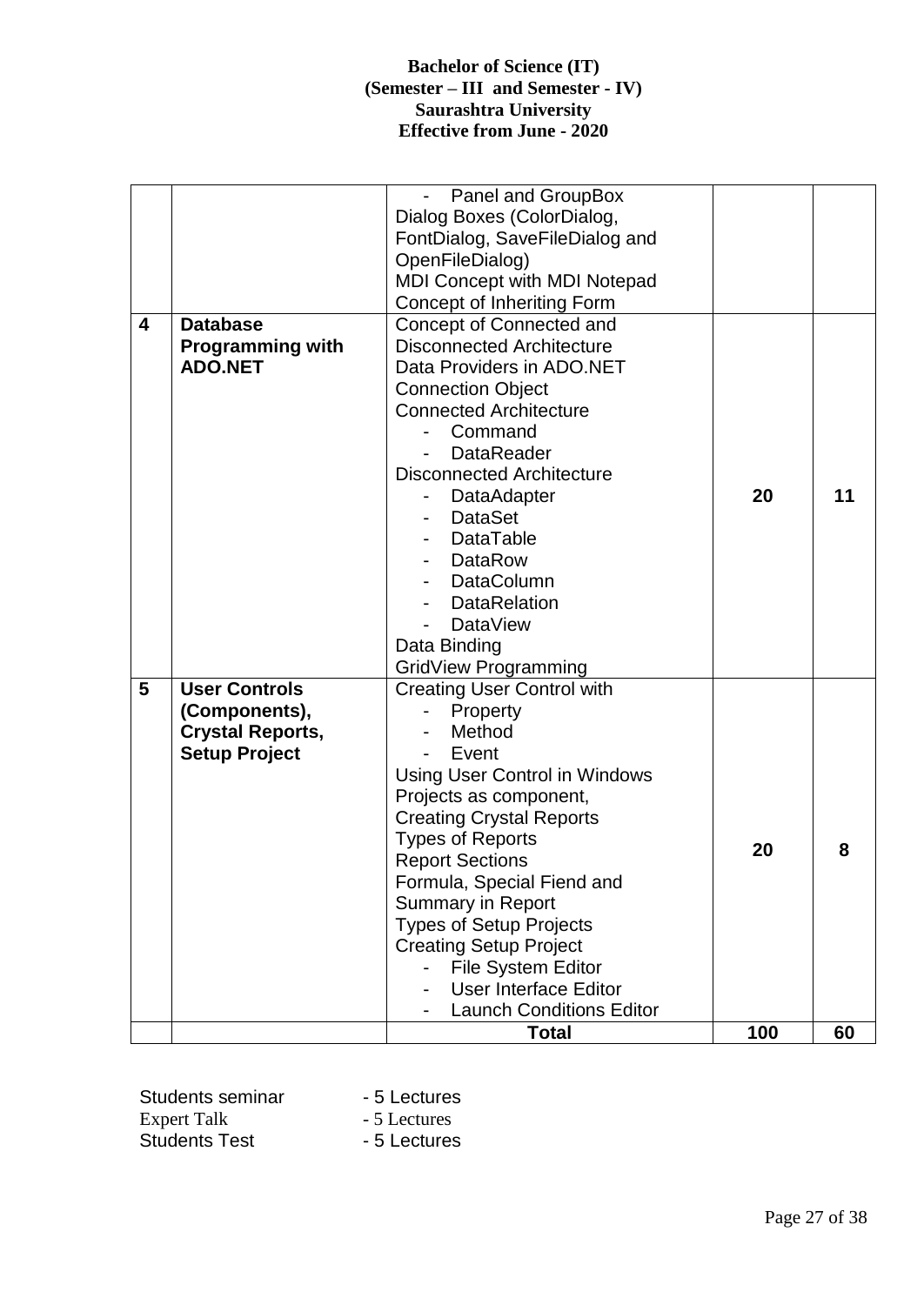#### **TOTAL LECTURES 60+15=75**

#### REFERENCE BOOKS

- 1. Pro C# 5.0 and .NET 4.5 Framework **(By: Andrew Troelsen )**
- 2. Head First C# **(By: Jennifer Greene, Andrew Stellman )**
- 3. C# 5.0 Unleashed **(By: Bart De Smet )**
- 4. Adaptive Code Via C# **(By: Gary McLean Hall )**
- 5. C#.NET Programming Black Book steven holzner –dreamtech publications
- 6. Introduction to .NET framework Wrox publication
- 7. Microsoft ADO. Net Rebecca M. Riordan, Microsoft Press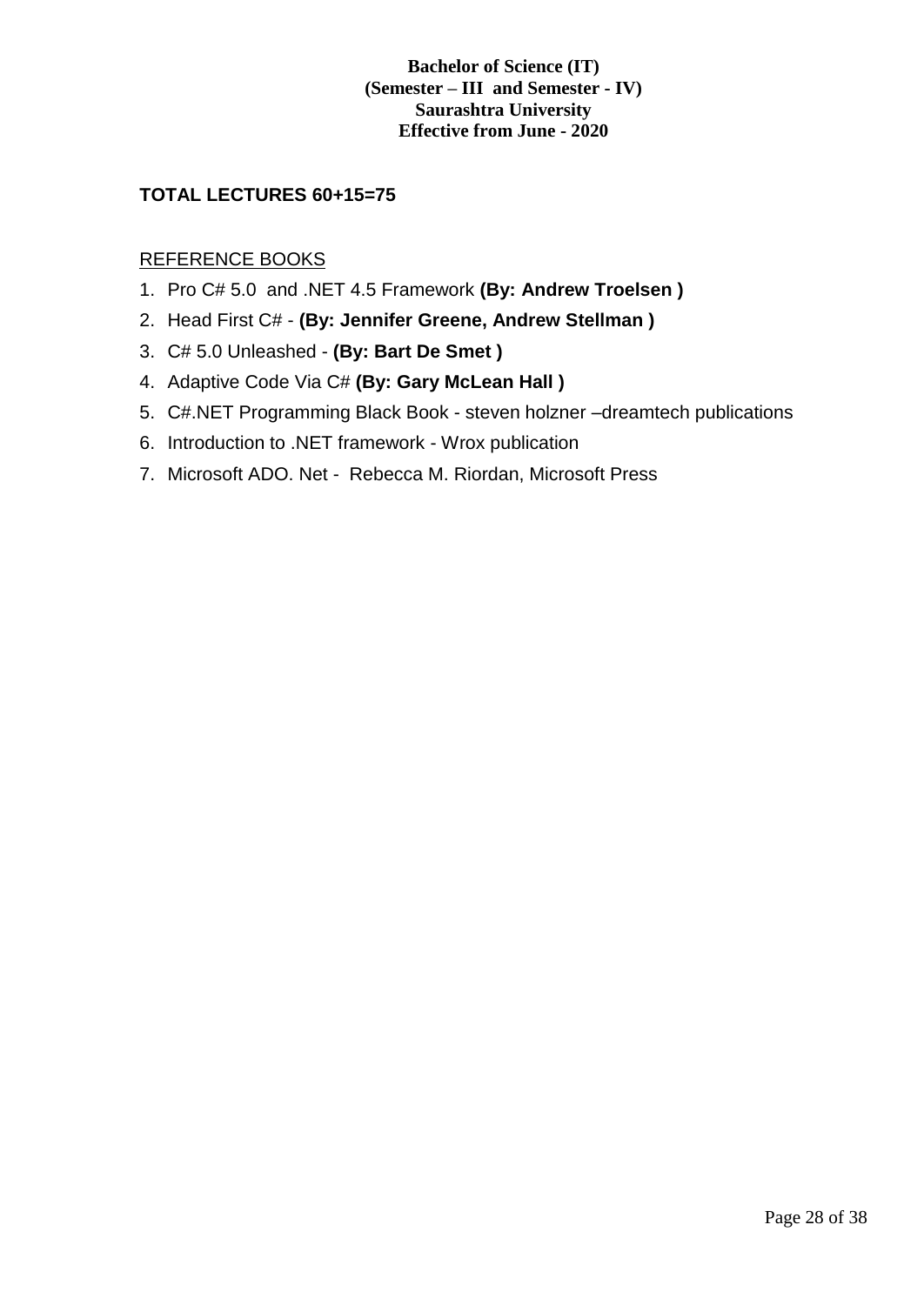|           | CS-21 NETWORK TECHNOLOGY AND ADMINISTRATION                           |                                                                                                                                                                                                                                                                                                                                                                                                                                                                                                                                                                                                                                                                                                                                                                                                                                                                                                  |                                |             |  |
|-----------|-----------------------------------------------------------------------|--------------------------------------------------------------------------------------------------------------------------------------------------------------------------------------------------------------------------------------------------------------------------------------------------------------------------------------------------------------------------------------------------------------------------------------------------------------------------------------------------------------------------------------------------------------------------------------------------------------------------------------------------------------------------------------------------------------------------------------------------------------------------------------------------------------------------------------------------------------------------------------------------|--------------------------------|-------------|--|
| <b>No</b> | <b>Topics</b>                                                         | <b>Details</b>                                                                                                                                                                                                                                                                                                                                                                                                                                                                                                                                                                                                                                                                                                                                                                                                                                                                                   | <b>Marks</b><br>weight In<br>℅ | Min<br>Lec. |  |
| 1         | <b>Basics of Network,</b><br><b>Network Models</b><br>and LAN Sharing | Network concepts<br>$\bullet$<br>- What is network<br>- Use of network<br>Network model<br>$-peer - to - peer$<br>-client - server<br><b>Network Services</b><br>- File service,<br>- Print service,<br>- Comm. service,<br>- Data base service,<br>- Security service,<br>- Application service<br><b>Network Access Methods</b><br>- csma / cd, csma / ca,<br>- Token passing<br>- Polling<br><b>Network Topologies</b><br>$\bullet$<br>- Bus, Ring, Star, Mesh, Tree, Hybrid<br>AdvancedNetwork Topologies<br>$\bullet$<br>Ethernet, CDDI, FDDI<br><b>Communication Methods</b><br>- Unicasting<br>- Multicasting<br>- Broadcasting<br>OSI reference model with 7 layers<br>٠<br>TCP/IP network model with 4 layers<br>$\bullet$<br>File And Print Sharing in LAN.<br>aping of network drive<br>$\bullet$<br>Disk quota<br>$\bullet$<br>Encryption<br>$\bullet$<br>Compression<br>Net meeting | 20                             | 12          |  |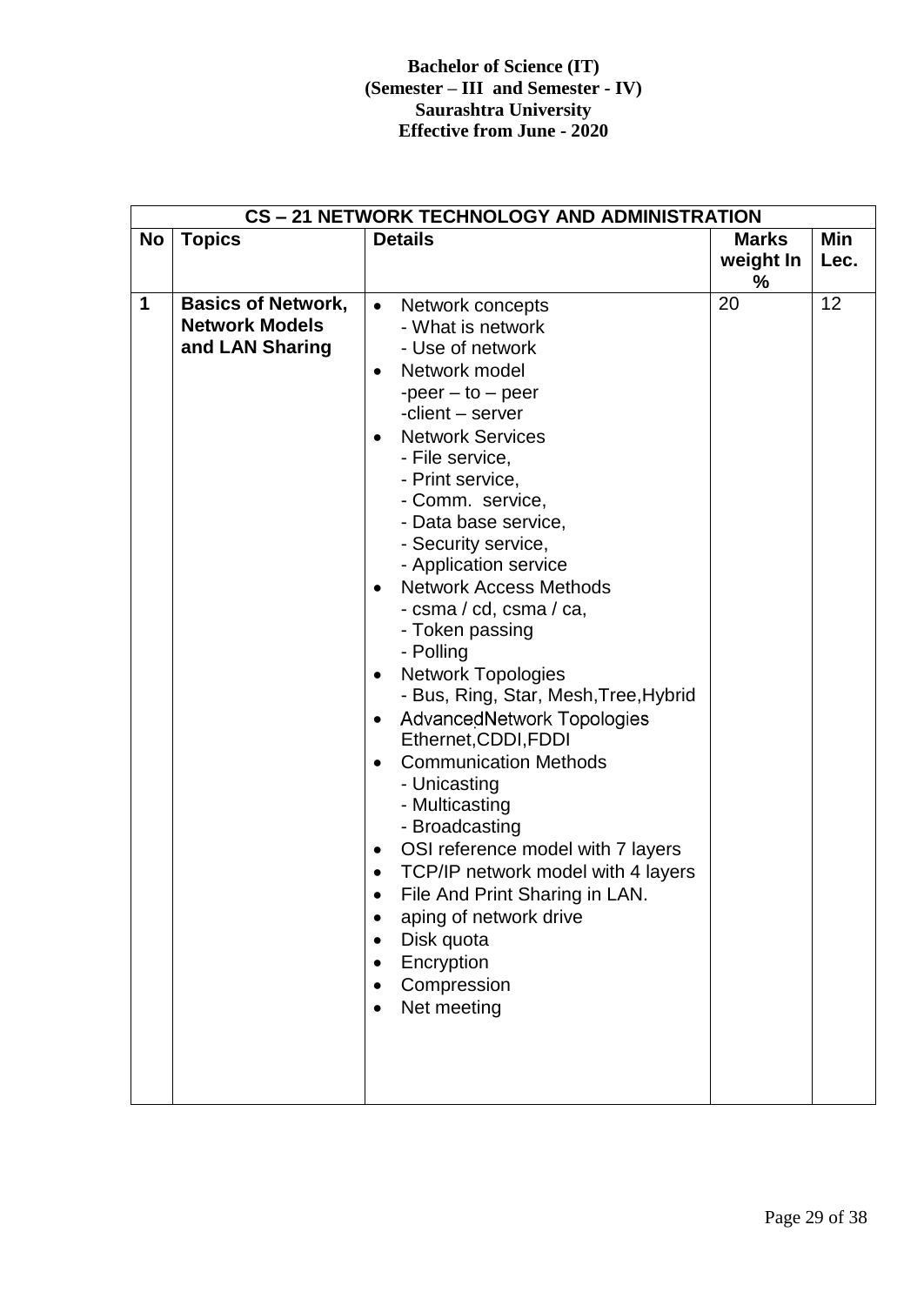| $\mathbf{2}$ | <b>Transmission</b><br>Media,<br><b>Multiplexing &amp;</b><br><b>Switching</b><br>Concepts,<br><b>IP ADDRESSING</b> | <b>Transmission Media</b><br>- Types of Transmission media<br>- Guided media<br>- Co - Axial Cable,<br>- Twisted Pair Cable,<br>- Crimping of Twisted pair cable<br>- Fiber Optic Cable<br>Unguided media<br>$\bullet$<br>- Infrared, Laser, Radio, Microwave,<br>Bluetooth tech.<br><b>Different Frequency Ranges</b><br>٠<br>Multiplexing & Demultiplexing<br><b>Multiplexing Types</b><br>- FDM,<br>- TDM,<br>- CDM,<br>- WDM<br>Switching Tech.<br>- Circuit Switching,<br>- Message Switching,<br>- Packet Switching<br>What is ip address?<br>٠<br>Types of ip address<br>ipv4<br>- Class structure<br>- subneting, supernetting<br>ipv6<br>$\bullet$<br>- Basic structure of ipv6<br>- Implementation of ipv6<br>Migration from ipv4 to ipv6 | 20 | 12 |
|--------------|---------------------------------------------------------------------------------------------------------------------|-----------------------------------------------------------------------------------------------------------------------------------------------------------------------------------------------------------------------------------------------------------------------------------------------------------------------------------------------------------------------------------------------------------------------------------------------------------------------------------------------------------------------------------------------------------------------------------------------------------------------------------------------------------------------------------------------------------------------------------------------------|----|----|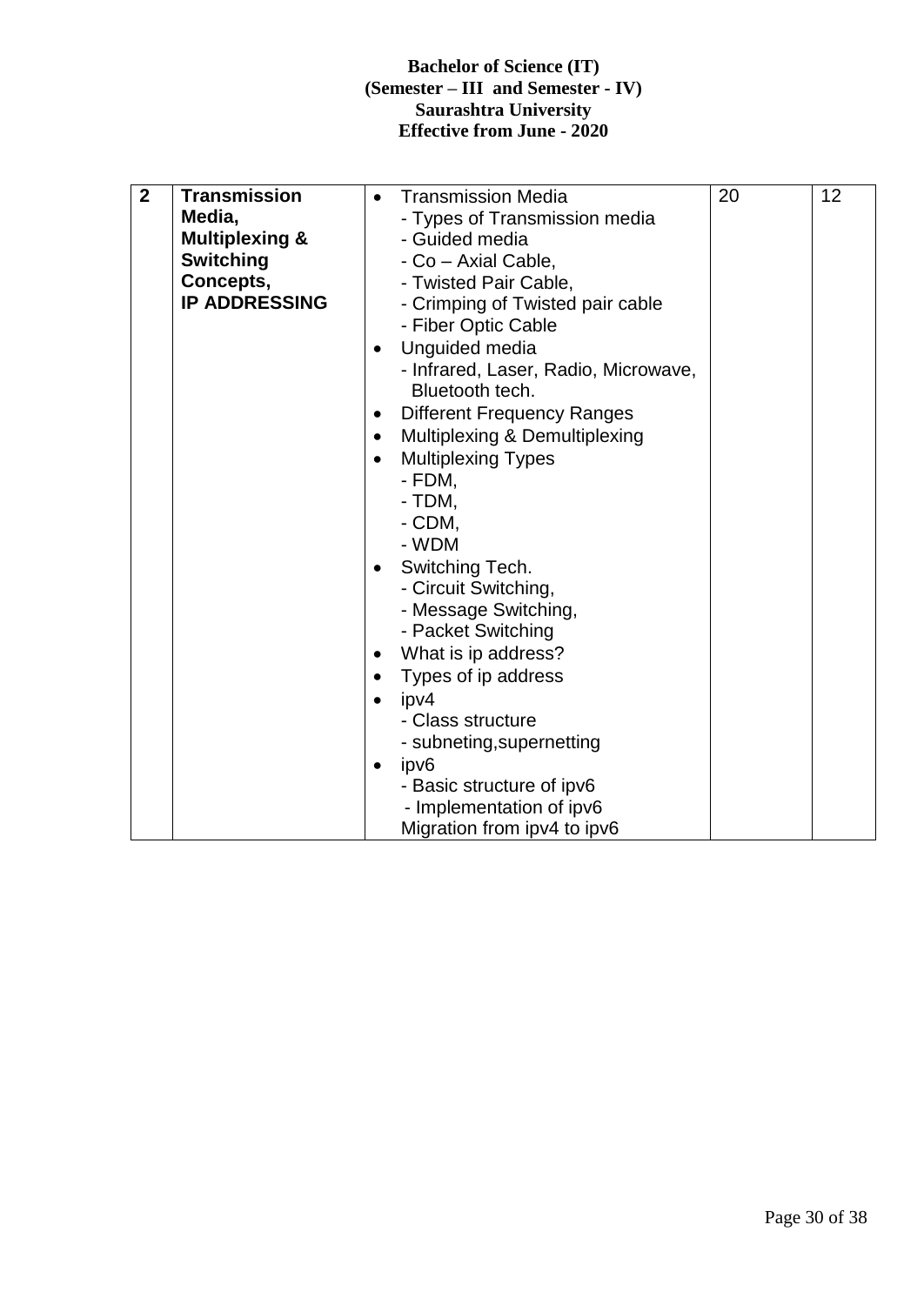| $\mathbf{3}$ | Network devices,<br><b>Network Protocols</b> | • CABLE NETWORK DEVICES<br><b>LAYER1 DEVICES</b><br>$\bullet$<br>- LAN CARD,<br>- MODEM,<br>- DSL & ADSL<br>- HUB(Active, Passive, Smart hub)<br>- REPEATER<br><b>LAYER2 DEVICES</b><br>- SWITCH(Manageable,<br>nonmanagable)<br>- BRIDGE(Source route,<br>Transactional)<br><b>LAYER3 DEVICES</b><br>- ROUTER<br>- LAYER3 SWITCH<br>- BROUTER<br>- GATEWAY<br>- Network Printer<br><b>WIRELESS NETWORK DEVICES</b><br>Wireless switch<br>Wireless router, ACCESSPOINT<br>Packets & Protocols<br>$\bullet$<br>Conn. Oriented protocols -TCP&<br>connection less protocols-UDP<br><b>TCP/IP STACK</b><br>- HTTP<br>- FTP<br>- SMTP<br>- POP3<br>- SNMP<br>- TELNET<br>- ARP<br>- RARP<br><b>IPX/SPX</b><br>$\bullet$<br>AppleTalk,<br>$\bullet$<br><b>NetBIOS Name PROTOCOL</b><br>$\bullet$<br>L2CAP, RFCOMM Protocol | 20 | 12 |
|--------------|----------------------------------------------|-----------------------------------------------------------------------------------------------------------------------------------------------------------------------------------------------------------------------------------------------------------------------------------------------------------------------------------------------------------------------------------------------------------------------------------------------------------------------------------------------------------------------------------------------------------------------------------------------------------------------------------------------------------------------------------------------------------------------------------------------------------------------------------------------------------------------|----|----|
|--------------|----------------------------------------------|-----------------------------------------------------------------------------------------------------------------------------------------------------------------------------------------------------------------------------------------------------------------------------------------------------------------------------------------------------------------------------------------------------------------------------------------------------------------------------------------------------------------------------------------------------------------------------------------------------------------------------------------------------------------------------------------------------------------------------------------------------------------------------------------------------------------------|----|----|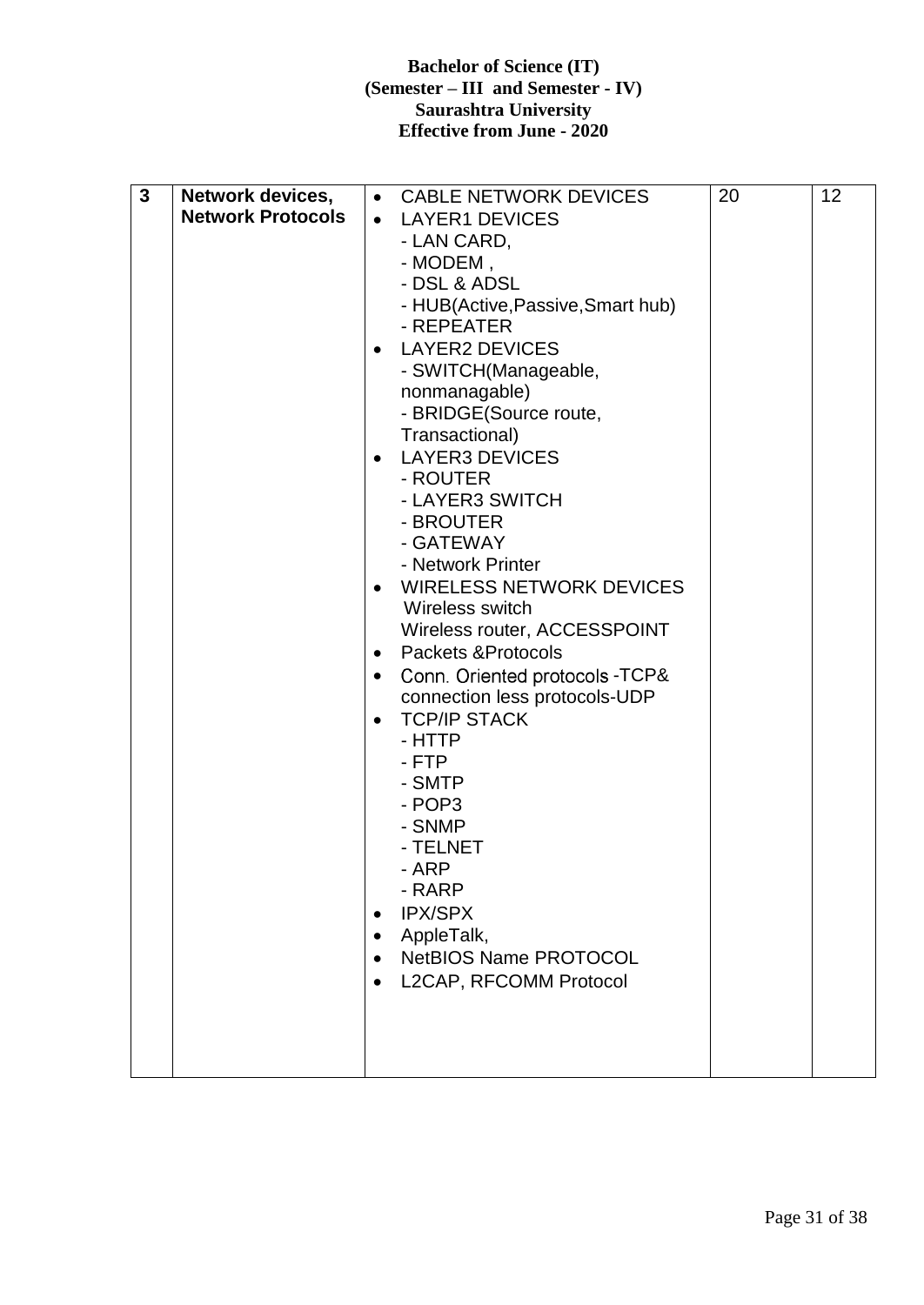| 4 | <b>Network Routing</b><br>, Windows 2008<br>server | What is routing<br>$\bullet$<br>Requirements of routing<br>$\bullet$<br><b>Types of Routing</b><br>- static<br>- dynamic<br>- default<br>Routing protocols<br>$\bullet$<br>- Exterior Routing protocol<br>1)BGP<br>- Interior Routing protocol<br>(1) Distance vector routing<br>- RIP<br>- IGRP<br>- EIGRP<br>(2) Link state routing<br>- OSPF<br>$  S S$<br>Installation of 2008 enterprise<br>server<br>Various editions of windows 2008<br>server<br>Installation & Configuration of Active<br>$\bullet$<br><b>Directory</b><br>- Domains, Trees, Forests concept<br>Accounts(User, Group, Computer)<br>$\bullet$<br>Policy (Security and audit)<br>$\bullet$<br><b>Logging Events</b><br>$\bullet$<br><b>MMC(Microsoft Management</b><br>$\bullet$<br>console) | 20 | 12 |
|---|----------------------------------------------------|---------------------------------------------------------------------------------------------------------------------------------------------------------------------------------------------------------------------------------------------------------------------------------------------------------------------------------------------------------------------------------------------------------------------------------------------------------------------------------------------------------------------------------------------------------------------------------------------------------------------------------------------------------------------------------------------------------------------------------------------------------------------|----|----|
|---|----------------------------------------------------|---------------------------------------------------------------------------------------------------------------------------------------------------------------------------------------------------------------------------------------------------------------------------------------------------------------------------------------------------------------------------------------------------------------------------------------------------------------------------------------------------------------------------------------------------------------------------------------------------------------------------------------------------------------------------------------------------------------------------------------------------------------------|----|----|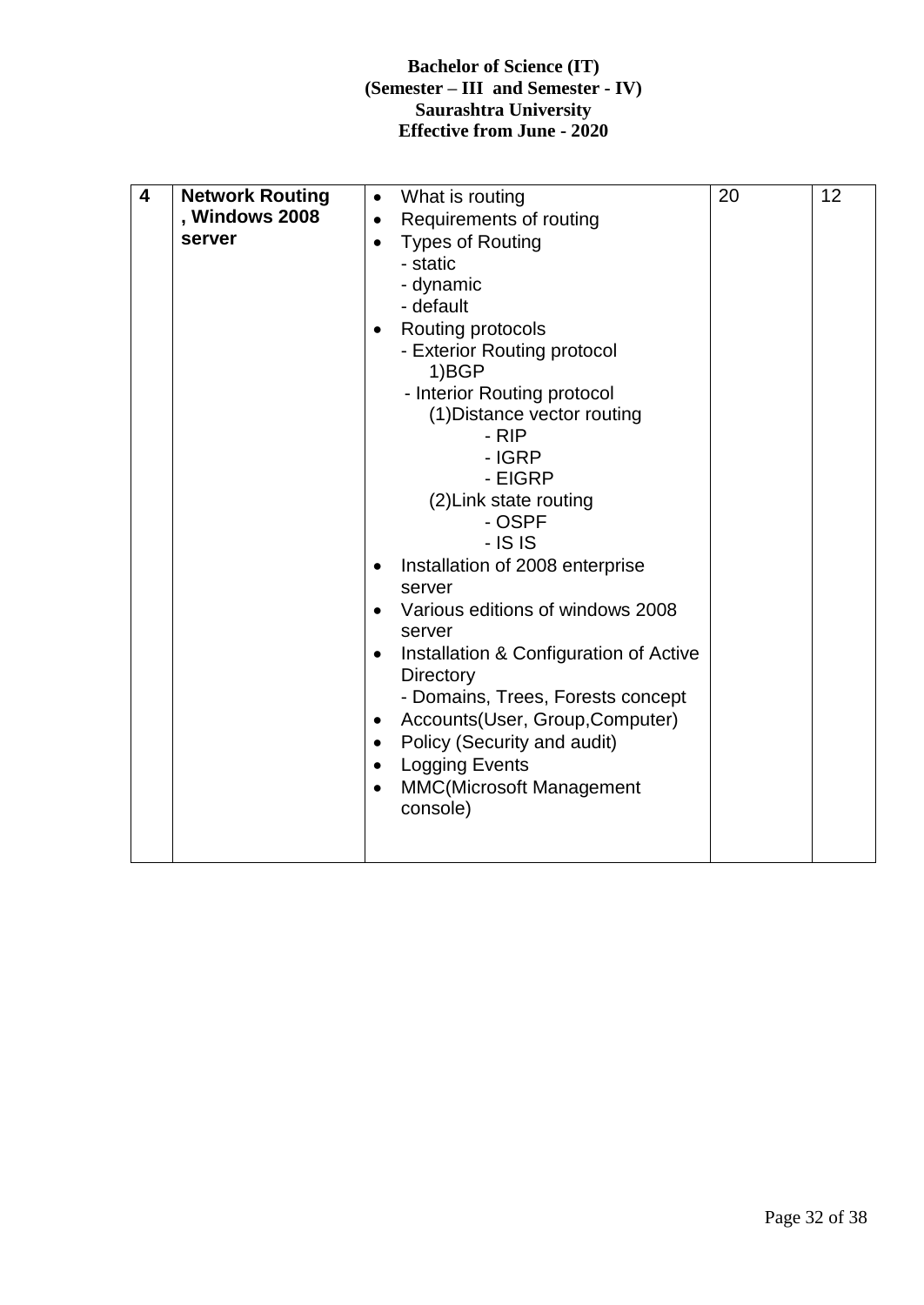| 5<br><b>Basics of Network</b><br>Security,<br>Internet connection<br>& Sharing | <b>Fundamental ofNetwork Security</b><br>$\bullet$<br><b>Requirements of network Security</b><br>$\bullet$<br>Policies, Standard, Procedures,<br>$\bullet$<br><b>Baselines, Guidelines</b><br>Security methods<br>Encryption<br>Cryptography<br>Authentication<br>Security Principle - CIA Model<br><b>Basics of Internat</b><br>$\bullet$<br>How internat is connect with<br>computer<br>Technology related internat<br>- Dial up tech.<br>- ISDN network tech.<br>- Lease line tech.<br><b>VPN</b><br>- Types of VPN<br>- Use of VPN<br>- VPN protocols (PPTP, L2TP,<br>IPsec.)<br>Proxy server, Firewall<br>GPS, GPRS<br>CCTV tech. | 20  | 12 |
|--------------------------------------------------------------------------------|----------------------------------------------------------------------------------------------------------------------------------------------------------------------------------------------------------------------------------------------------------------------------------------------------------------------------------------------------------------------------------------------------------------------------------------------------------------------------------------------------------------------------------------------------------------------------------------------------------------------------------------|-----|----|
|                                                                                | <b>Total</b>                                                                                                                                                                                                                                                                                                                                                                                                                                                                                                                                                                                                                           | 100 | 60 |

Students seminar - 5 Lectures Expert Talk - 5 Lectures Students Test - 5 Lectures

#### **TOTAL LECTURES 60+15=75**

Reference Books:

- 1. Networking Essential Glenn Berg Tech. Media
- 2. MCSE Self-Paced Training Kit (Server 2003)
- 3. Data Communication and Networking B A Forouzan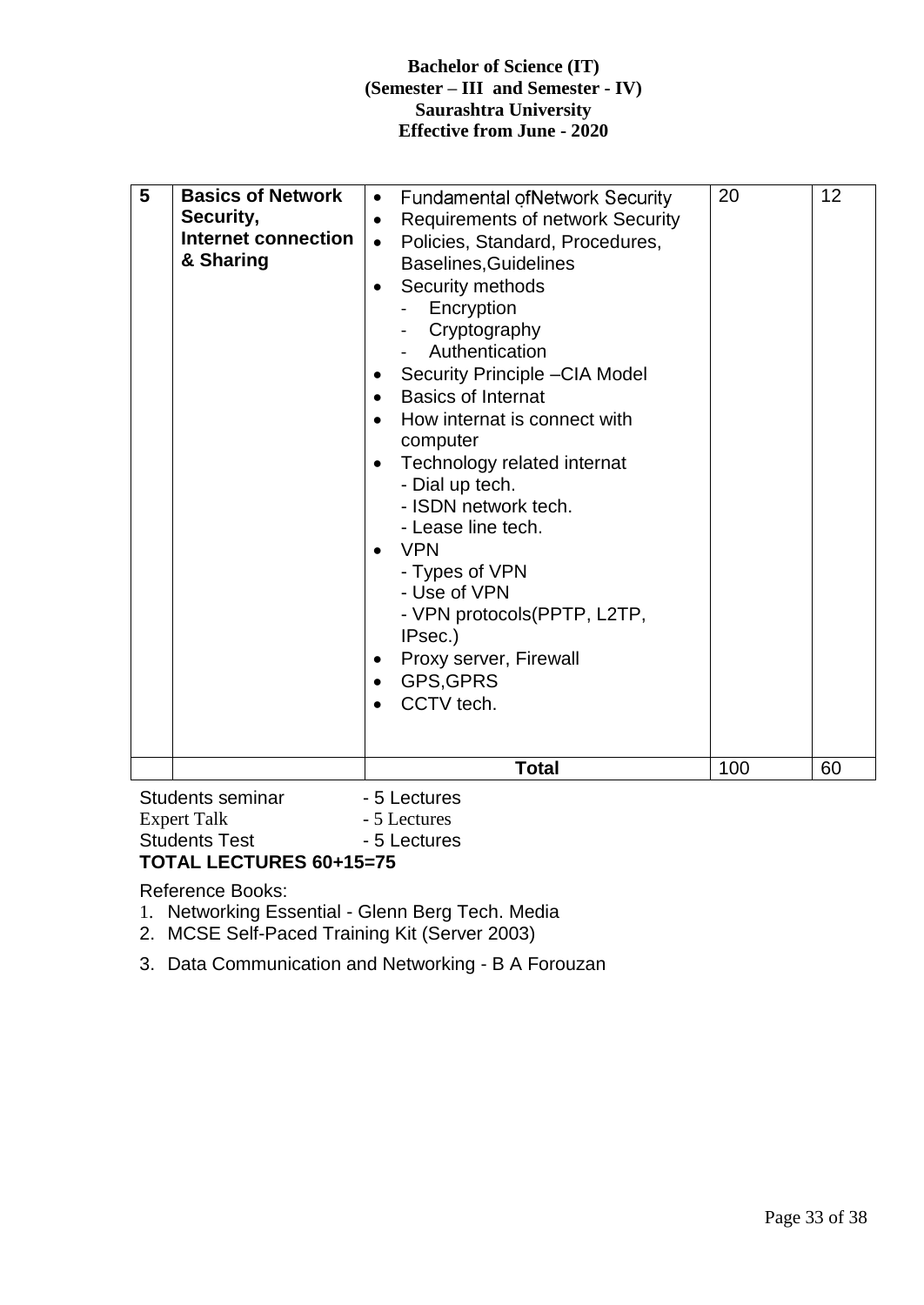|           | CS-22: Operating Systems Concepts With Unix / Linux                    |                                                                                                                                                                                                                                                                                                                                                                                                                                                                                                                                                                                                                                                                                                                                            |                                  |              |  |
|-----------|------------------------------------------------------------------------|--------------------------------------------------------------------------------------------------------------------------------------------------------------------------------------------------------------------------------------------------------------------------------------------------------------------------------------------------------------------------------------------------------------------------------------------------------------------------------------------------------------------------------------------------------------------------------------------------------------------------------------------------------------------------------------------------------------------------------------------|----------------------------------|--------------|--|
| <b>No</b> | <b>Topics</b>                                                          | <b>Details</b>                                                                                                                                                                                                                                                                                                                                                                                                                                                                                                                                                                                                                                                                                                                             | <b>Marks</b><br>weight<br>In $%$ | App.<br>Lect |  |
| 1         | Introduction,<br><b>Process</b><br>Management,<br>Memory<br>Management | Meaning of OS<br>$\bullet$<br>Functions of OS<br>• Features of OS<br>OS Types (User Point of View)<br>$\bullet$<br>OS Types (Features Point of View)<br>$\bullet$<br>Introduction of OS process<br>$\bullet$<br><b>Process State Transition Diagram</b><br>$\bullet$<br><b>Process Scheduling</b><br>o FCFS<br>$\circ$ SJN<br>$\circ$ Round Robin<br><b>Priority Base Non Preemptive</b><br>$\circ$<br><b>Priority Base Preemptive</b><br>$\circ$<br><b>Physical Memory and Virtual Memory</b><br><b>Memory Allocation</b><br>$\bullet$<br><b>Contiguous Memory Allocation</b><br>$\bullet$<br>Noncontiguous Memory Allocation<br>$\bullet$<br><b>Virtual Memory Using Paging</b><br>$\bullet$<br><b>Virtual Memory Using Segmentation</b> | 20                               | 12           |  |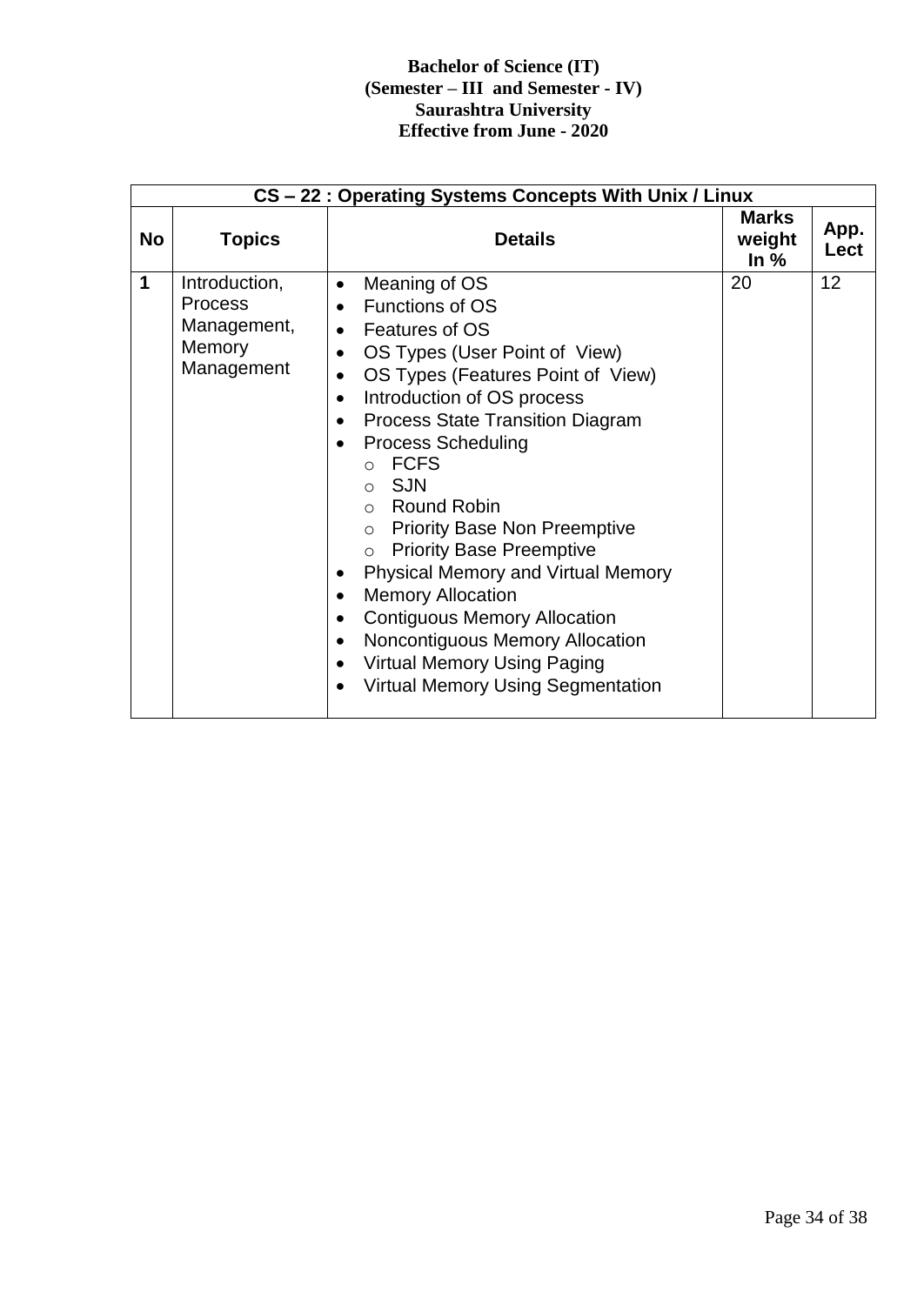| $\mathbf{2}$ | <b>Getting Started</b> | <b>Unix Architecture</b><br>$\bullet$                | 20 | 18 |
|--------------|------------------------|------------------------------------------------------|----|----|
|              | with Unix,             | <b>Unix Features</b><br>$\bullet$                    |    |    |
|              | <b>Unix Shell</b>      | Types Of Shell (C, Bourn, Korn)<br>$\bullet$         |    |    |
|              | Command,               | <b>Unix File System</b><br>$\bullet$                 |    |    |
|              | <b>Text Editing</b>    | <b>Types Of Files</b><br>$\bullet$                   |    |    |
|              | With vi                | o Ordinary Files, Directory Files, Device            |    |    |
|              | Editor                 | <b>Files</b>                                         |    |    |
|              |                        | Unix File & Directory Permissions                    |    |    |
|              |                        | <b>Connecting Unix Shell: Telnet</b><br>٠            |    |    |
|              |                        | Login Commands passwd, logout, who,                  |    |    |
|              |                        | who am i, clear                                      |    |    |
|              |                        | File / Directory Related Command                     |    |    |
|              |                        | Is, cat, cd, pwd, mv, cp, In, rm, rmdir,             |    |    |
|              |                        | mkdir, umask, chmod, chown, chgrp,                   |    |    |
|              |                        | find, pg, more, less, head, tail, wc, touch          |    |    |
|              |                        | Operators in Redirection & Piping<br>٠               |    |    |
|              |                        | $\lt,$ , $>$ , $\lt\lt,$ , $\gt$ ,  <br>$\circ$      |    |    |
|              |                        | <b>Advance Tools</b>                                 |    |    |
|              |                        | <b>Finding Patterns in Files</b>                     |    |    |
|              |                        | grep, fgrep, egrep                                   |    |    |
|              |                        | Working with columns and fields                      |    |    |
|              |                        | Tools for sorting: sort, uniq                        |    |    |
|              |                        | Comparing files : cmp, comm., diff<br>٠              |    |    |
|              |                        | Changing Information in Files : tr, sed,<br>٠        |    |    |
|              |                        | Examining File Contents : od<br>$\bullet$            |    |    |
|              |                        | Tools for mathematical calculations<br>$\bullet$     |    |    |
|              |                        | bc, factor                                           |    |    |
|              |                        | Monitoring Input and Output tee, script<br>$\bullet$ |    |    |
|              |                        | Tools For Displaying Date and Time<br>$\bullet$      |    |    |
|              |                        | cal, date                                            |    |    |
|              |                        | Communications<br>$\bullet$                          |    |    |
|              |                        | telnet, wall, mtod, write, mail, news, finger        |    |    |
|              |                        | <b>Process Related Commands:</b>                     |    |    |
|              |                        | ps, command to run process in                        |    |    |
|              |                        | background, nice, kill, at, batch, cron,             |    |    |
|              |                        | crontab, wait, sleep                                 |    |    |
|              |                        | Concept of Mounting a File System<br>٠               |    |    |
|              |                        | mount command                                        |    |    |
|              |                        | Concept of DeMounting a File System<br>٠             |    |    |
|              |                        | umount command                                       |    |    |
|              |                        | Introduction of vi editor<br>٠                       |    |    |
|              |                        | Modes in vi and Switching mode in vi<br>٠            |    |    |
|              |                        | <b>Cursor movement and</b><br>$\bullet$              |    |    |
|              |                        | Screen control commands                              |    |    |
|              |                        | Entering text, cut, copy, paste in vi editor         |    |    |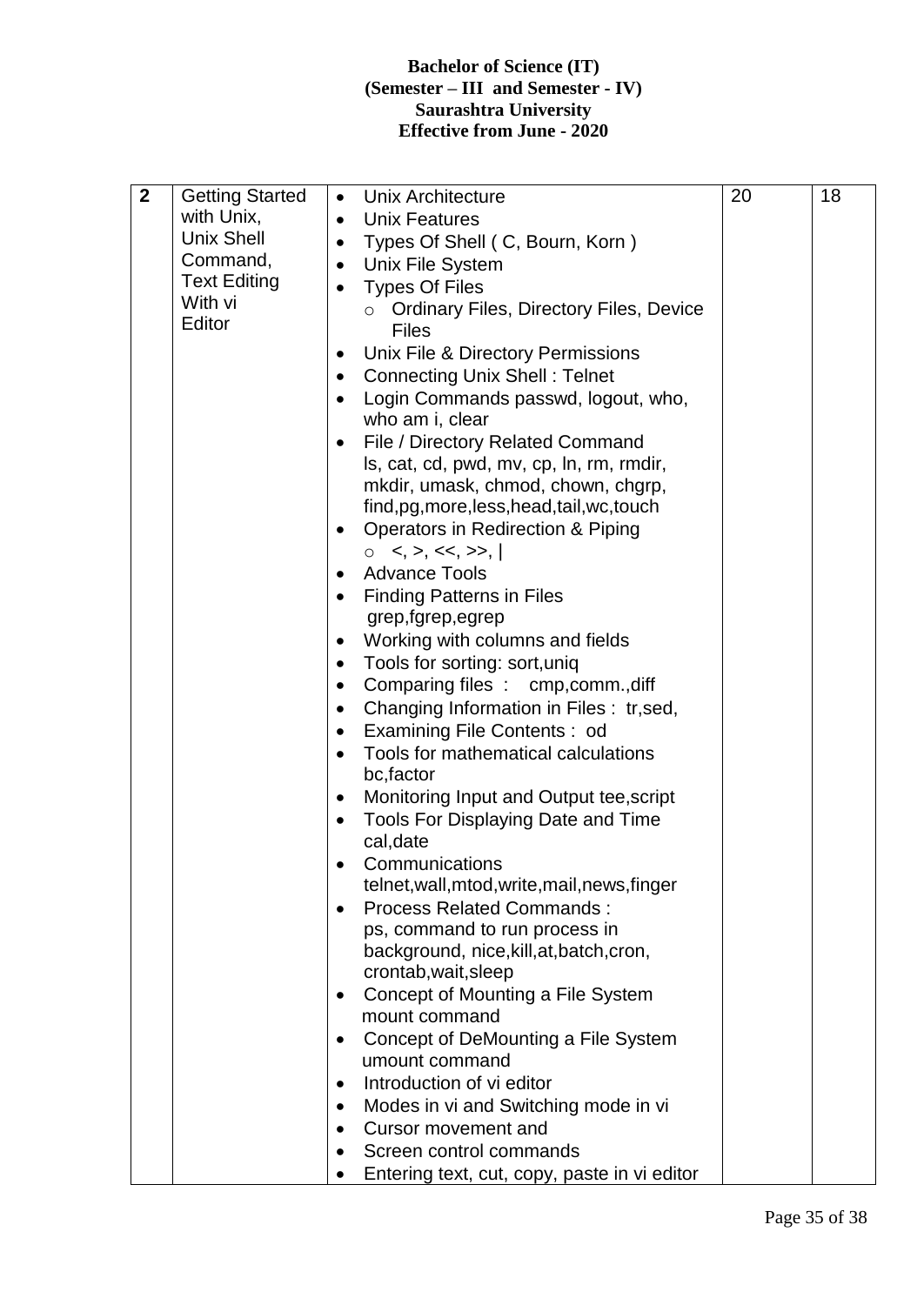| $\mathbf{3}$ | Shell<br>Programming<br><b>Getting Started</b><br>with Linux,<br><b>Linux Booting</b> | <b>Shell Keywords</b><br>$\bullet$<br><b>Shell Variables</b><br>$\bullet$<br>System variables<br>$\bullet$<br>PS2, PATH, HOME, LOGNAME,<br>MAIL, IFS, SHELL, TERM, MAILCHECK<br>User variables<br>$\bullet$<br>set, unset and echo command with shell<br>variables<br><b>Positional Parameters</b><br>٠<br>Interactive shell script using read and<br>echo<br><b>Decision Statements</b><br>$\circ$ if then fi<br>$\circ$ if then else fi<br>$\circ$ if then elif else fi<br>case esac<br>$\circ$<br>test command<br>$\bullet$<br><b>Logical Operators</b><br>Looping statements<br>$\circ$ for loop<br>while loop<br>$\circ$<br>until loop<br>$\circ$<br>break, continue command<br>$\circ$<br>Arithmetic in Shell script<br>Various shell script examples<br>٠<br><b>History of Linux</b><br>٠<br>GNU, GPL Concept<br>$\bullet$<br>Open Source & Freeware<br>٠<br><b>Structure and Features of Linux</b><br>Installation and Configuration of Linux<br>- Using with Ubuntu<br>Startup, Shutdown and boot loaders of<br>Linux<br><b>Linux Booting Process</b><br>- LILO Configuration<br>- GRUB Configuration<br>User Interfaces (GUI and CUI) | 20 | 15 |
|--------------|---------------------------------------------------------------------------------------|-------------------------------------------------------------------------------------------------------------------------------------------------------------------------------------------------------------------------------------------------------------------------------------------------------------------------------------------------------------------------------------------------------------------------------------------------------------------------------------------------------------------------------------------------------------------------------------------------------------------------------------------------------------------------------------------------------------------------------------------------------------------------------------------------------------------------------------------------------------------------------------------------------------------------------------------------------------------------------------------------------------------------------------------------------------------------------------------------------------------------------------------------|----|----|
|              |                                                                                       |                                                                                                                                                                                                                                                                                                                                                                                                                                                                                                                                                                                                                                                                                                                                                                                                                                                                                                                                                                                                                                                                                                                                                 |    |    |
| 4            | Working with X-<br><b>Windows</b><br>(Ubuntu)                                         | Layred Structure of X<br>- Window Manager<br>- Desktop Environment<br>- Start Menu<br>- User Configuration                                                                                                                                                                                                                                                                                                                                                                                                                                                                                                                                                                                                                                                                                                                                                                                                                                                                                                                                                                                                                                      | 20 | 8  |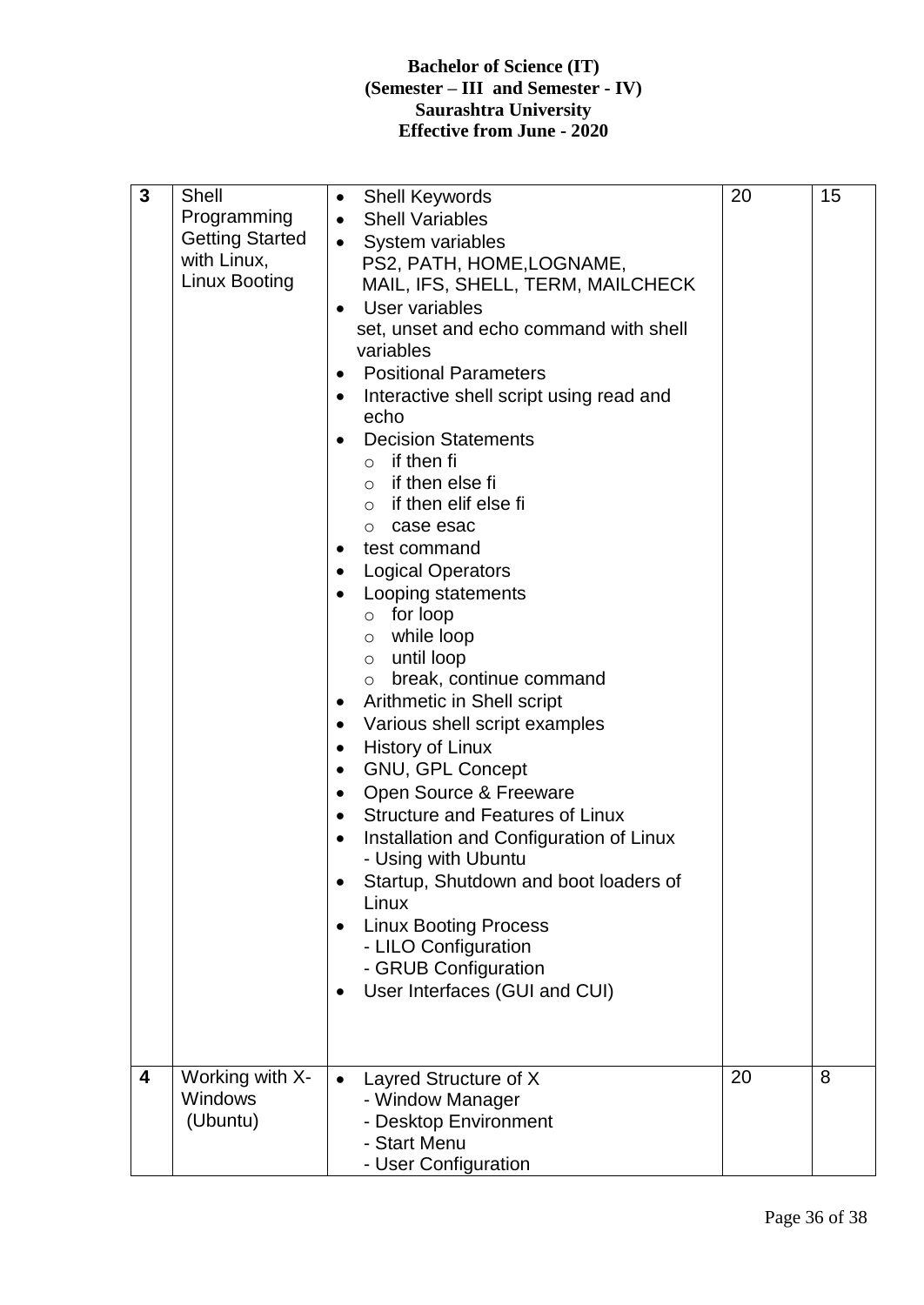|   |             | Configure Ubuntu's Built-In Firewall<br>Working with WINE<br>Total       | 100 | 60             |
|---|-------------|--------------------------------------------------------------------------|-----|----------------|
|   |             | <b>Optimizing Web Services</b>                                           |     |                |
|   |             | <b>Optimizing FTP Services</b>                                           |     |                |
|   |             | <b>Optimizing DNS Services</b><br>$\bullet$                              |     |                |
|   |             | Installing and Managing Apache Server<br><b>Optimizing LDAP Services</b> |     |                |
|   | (Ubuntu)    | Installing and Managing Samba Server<br>$\bullet$                        |     |                |
| 5 | Linux Admin | • Creating Linux User Account and Password                               | 20  | $\overline{7}$ |
|   |             | <b>Install / Uninstall Software</b>                                      |     |                |
|   |             | folders                                                                  |     |                |
|   |             | Create, Delete, Rename, Copy files and                                   |     |                |
|   |             | - Choosing a Window Manager                                              |     |                |
|   |             | - Tuning Xorg.conf                                                       |     |                |
|   |             | Configuring X<br>-/etc/X11/Xorg.conf file                                |     |                |
|   |             | - The GNOME Control Panel                                                |     |                |
|   |             | - Desktop Icons, Managing Windows                                        |     |                |
|   |             | - The GNOME Panel                                                        |     |                |
|   |             | The GNOME Desktop                                                        |     |                |
|   |             | - The KDE Control Panel                                                  |     |                |
|   |             | - KDE Panel, Desktop Icons, Managing<br>Windows                          |     |                |
|   |             | The KDE Desktop                                                          |     |                |
|   |             | manager                                                                  |     |                |
|   |             | - GNOME, KDE, Purpose of window                                          |     |                |
|   |             | <b>Window Managers</b>                                                   |     |                |
|   |             | - startx Command                                                         |     |                |

Students seminar - 5 Lectures. Expert Talk - 5 Lectures Students Test - 5 Lectures.

#### **TOTAL LECTURES 60+15=75**

#### **Reference Books**

- 1. Stalling W, "Operating Systems", 7th edition, Prentice Hall India.
- 2. Silberschatz, A., Peter B. Galvin and Greg Gagne, "Operating System Principles", Wiley-Indian Edition, 8th Edition
- 3. Unix Shell Programming Y. Kanetkar- BPB Publications
- 4. Unix concepts and applications- Sumitabha Das

#### **Hands-On (Not to be asked in the examination)**

- $\bullet$  Installation of Unix / Linux
- ◆ User and Group Creation
- Demo of Various Applications available in Unix / Linux like Star Office, Games and other productivity tools.
- ◆ Demo of GNOME, KDE Desktops in Linux.